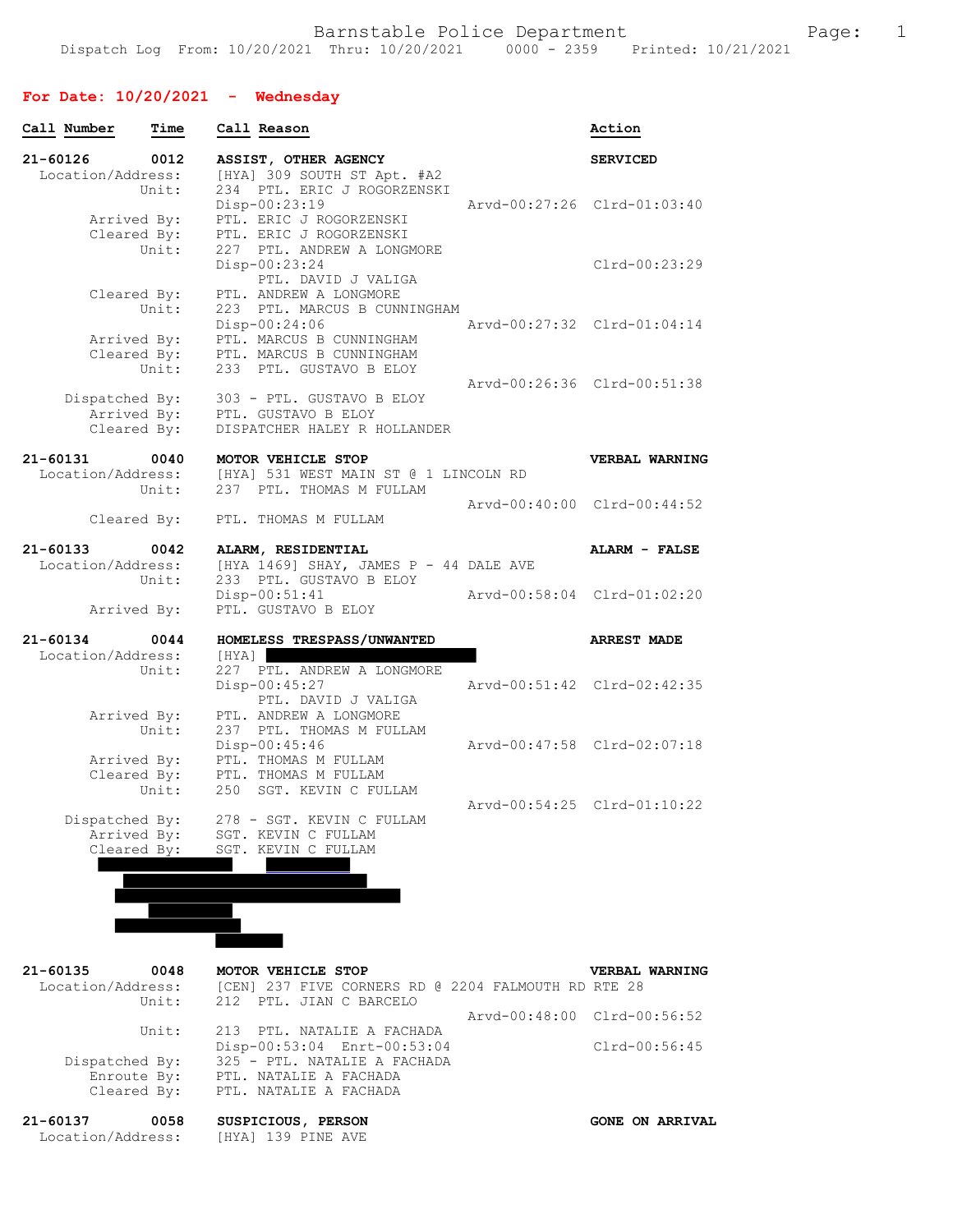|                                                               | Barnstable Police Department<br>Dispatch Log From: 10/20/2021 Thru: 10/20/2021 0000 - 2359 Printed: 10/21/2021                                                                    |                             |                                                | Page: | $\overline{c}$ |
|---------------------------------------------------------------|-----------------------------------------------------------------------------------------------------------------------------------------------------------------------------------|-----------------------------|------------------------------------------------|-------|----------------|
| Unit:                                                         | 233 PTL. GUSTAVO B ELOY<br>$Disp-01:04:05$<br>Arrived By: PTL. GUSTAVO B ELOY<br>Cleared By: DISPATCHER HALEY R HOLLANDER<br>Unit: 234 PTL. ERIC J ROGORZENSKI                    |                             |                                                |       |                |
|                                                               | Dispatched By: 317 - PTL. ERIC J ROGORZENSKI<br>Arrived By: PTL. ERIC J ROGORZENSKI<br>Cleared By: PTL. ERIC J ROGORZENSKI                                                        | Arvd-01:05:26 Clrd-01:10:08 |                                                |       |                |
| 21-60143 0558 AIRPORT RAMP CHECK                              | Location/Address: [HYA 103] BARNSTABLE MUNICIPAL AIRPORT - TERMINAL - 480 BARNSTABLE RD<br>Unit: 213 PTL. NATALIE A FACHADA                                                       |                             | <b>SERVICED</b><br>Arvd-05:58:00 Clrd-07:34:12 |       |                |
| 21-60142 0605                                                 | E911, SILENT CALL                                                                                                                                                                 |                             | <b>ADVISED</b>                                 |       |                |
|                                                               | Location/Address: [OST 535] SHEA, KATHLEEN - 44 RENOIR DR<br>Unit: 212 PTL. JIAN C BARCELO<br>Disp-06:07:21<br>Arrived By: PTL. JIAN C BARCELO<br>Cleared By: PTL. JIAN C BARCELO | Arvd-06:15:15 Clrd-06:22:22 |                                                |       |                |
| Unit:                                                         | 229 PTL. NELSON J SOUVE                                                                                                                                                           | Arvd-06:15:55 Clrd-06:21:10 |                                                |       |                |
|                                                               | Dispatched By: 227 - PTL. NELSON J SOUVE<br>Arrived By: PTL. NELSON J SOUVE<br>Cleared By: PTL. NELSON J SOUVE                                                                    |                             |                                                |       |                |
| 21-60144 0648<br>Location/Address: [MAR] 358 RACE LN<br>Unit: | TRAFFIC, ENFORCEMENT ACTIVITY<br>229 PTL. NELSON J SOUVE                                                                                                                          |                             | <b>SERVICED</b>                                |       |                |
|                                                               |                                                                                                                                                                                   | Arvd-06:49:07 Clrd-07:20:11 |                                                |       |                |
| 21-60147 0658<br>Unit:                                        | TRAFFIC, ENFORCEMENT ACTIVITY<br>Location/Address: [HYA] OLD COLONY RD<br>234 PTL. ERIC J ROGORZENSKI                                                                             |                             | <b>SERVICED</b>                                |       |                |
|                                                               |                                                                                                                                                                                   | Arvd-06:59:00 Clrd-07:09:24 |                                                |       |                |
| Unit:                                                         | 21-60149 0705 TRAFFIC, ENFORCEMENT ACTIVITY<br>Location/Address: [BAR] 1635 IYANNOUGH RD RTE 132 @ 131 ATTUCKS LN<br>227 PTL. ANDREW A LONGMORE                                   |                             | <b>SERVICED</b>                                |       |                |
|                                                               | PTL. DAVID J VALIGA                                                                                                                                                               | Arvd-07:08:19 Clrd-07:38:27 |                                                |       |                |
| 0730<br>21-60221<br>Location/Address:                         | TRAFFIC, CONTROL<br>[HYA 120] BARNSTABLE INTERMEDIATE SCHOOL - 895 FALMOUTH RD RTE 28                                                                                             |                             | <b>SERVICED</b>                                |       |                |
| 21-60153<br>0741<br>Location/Address:<br>Unit:                | ACCIDENT, PROPERTY DAMAGE<br>[HYA] 136 CAMP ST @ 145 YARMOUTH RD<br>234 PTL. ERIC J ROGORZENSKI                                                                                   |                             | COMPLAINT/SUMMONS                              |       |                |
| Arrived By:<br>Cleared By:<br>Refer To Summons:               | Disp-07:43:23<br>PTL. ERIC J ROGORZENSKI<br>DISPATCHER CHRISTOPHER FOLEY<br>$21 - 1738 - AR$                                                                                      | Arvd-07:49:55 Clrd-08:05:39 |                                                |       |                |
| Summons:<br>Address:<br>Age:                                  | ROMUALDO LADEIRA, TIAGO<br>126 CAMP ST HYANNIS, MA<br>22                                                                                                                          |                             |                                                |       |                |
| Charges:                                                      | UNLICENSED OPERATION OF MV                                                                                                                                                        |                             |                                                |       |                |
| 21-60155<br>0752<br>Location/Address:<br>Unit:                | ASSIST, CIVIL<br>[HYA 3067] BP STATION - 112 BARNSTABLE RD<br>221 PTL. LORNE W FELLOWS                                                                                            |                             | ADVISED                                        |       |                |
| Arrived By:<br>Cleared By:                                    | Disp-07:52:37<br>PTL. LORNE W FELLOWS<br>PTL. LORNE W FELLOWS                                                                                                                     | Arvd-08:02:24 Clrd-08:14:42 |                                                |       |                |
| Unit:<br>Arrived By:<br>Cleared By:                           | 225 PTL. JOHN R GARDINER<br>$Disp-07:52:40$<br>PTL. JOHN R GARDINER<br>PTL. JOHN R GARDINER                                                                                       | Arvd-08:03:39 Clrd-08:14:10 |                                                |       |                |
| 21-60157 0800<br>Location/Address:                            | PRISONER, ESCORT<br>[BAR 71] BARNSTABLE FIRST DISTRICT COURT - 3195 MAIN ST RTE 6A                                                                                                |                             | <b>SERVICED</b>                                |       |                |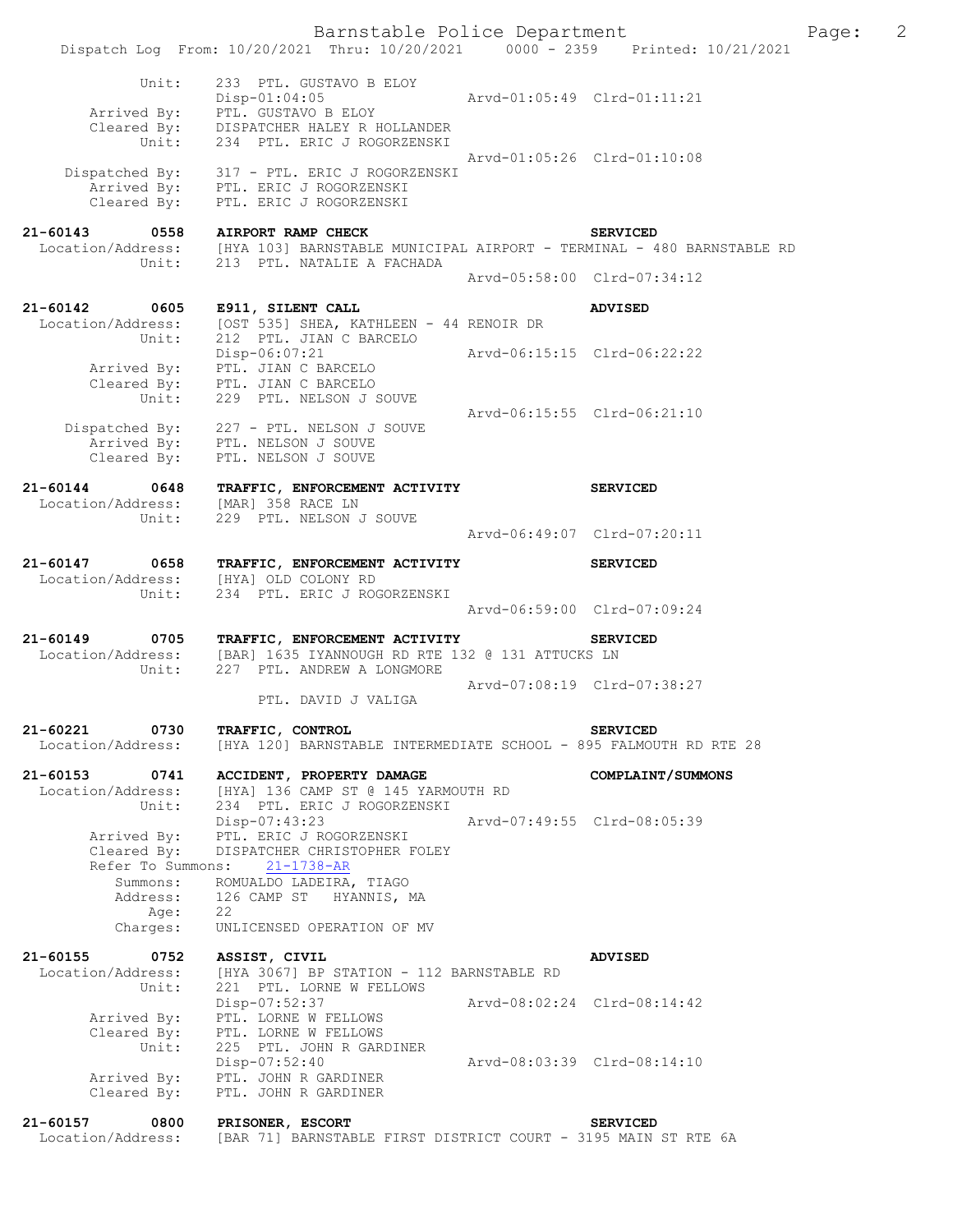|                              | Unit:       | 232 PTL. DANIEL D RUTH                                                                                        |                             |                 |
|------------------------------|-------------|---------------------------------------------------------------------------------------------------------------|-----------------------------|-----------------|
|                              |             | Disp-08:00:22                                                                                                 | Arvd-09:06:52 Clrd-09:07:05 |                 |
|                              |             | Arrived By: PTL. DANIEL D RUTH                                                                                |                             |                 |
|                              | Cleared By: | PTL. DANIEL D RUTH                                                                                            |                             |                 |
| 21-60159 0813                |             | SUSPICIOUS, MOTOR VEHICLE                                                                                     |                             | <b>ADVISED</b>  |
| Location/Address:            |             | [HYA] SEA ST                                                                                                  |                             |                 |
|                              | Unit:       | 216 PTL. MAXWELL S MORROW                                                                                     |                             |                 |
|                              |             | $Disp-08:14:05$                                                                                               | Arvd-08:23:39 Clrd-08:40:18 |                 |
|                              |             | Arrived By: PTL. MAXWELL S MORROW                                                                             |                             |                 |
|                              | Cleared By: | PTL. MAXWELL S MORROW                                                                                         |                             |                 |
| 21-60160 0822                |             | PROPERTY, FOUND                                                                                               |                             | <b>SERVICED</b> |
|                              |             | Location/Address: [HYA 11] HYANNIS VILLAGE GREEN - 365 MAIN ST                                                |                             |                 |
|                              | Unit:       | 214 PTL. SCOTT F LEGER                                                                                        |                             |                 |
|                              |             |                                                                                                               | Aryd-08:22:17 Clrd-08:28:13 |                 |
| 21-60163 0832                |             | PROPERTY, LOST                                                                                                |                             | <b>SERVICED</b> |
| Location/Address:            |             | [HYA 124] BARNSTABLE POLICE DEPARTMENT - 1200 PHINNEY'S LN                                                    |                             |                 |
|                              |             |                                                                                                               |                             |                 |
| 21-60164                     | 0833        | LARCENY, SHOPLIFTING                                                                                          |                             | <b>ADVISED</b>  |
| Location/Address:            |             | [HYA 3512] CORNER STORE - 640 MAIN ST Apt. #2                                                                 |                             |                 |
|                              | Unit:       | 225 PTL. JOHN R GARDINER                                                                                      |                             |                 |
|                              |             | Disp-08:36:44                                                                                                 | Arvd-08:39:25 Clrd-08:48:57 |                 |
|                              | Arrived By: | PTL. JOHN R GARDINER                                                                                          |                             |                 |
|                              | Cleared By: | PTL. JOHN R GARDINER                                                                                          |                             |                 |
| 21-60162 0834 ADOPT A SCHOOL |             |                                                                                                               |                             | <b>SERVICED</b> |
|                              |             | Location/Address: [CEN 1] CENTERVILLE ELEMENTARY SCHOOL - 658 BAY LN<br>Unit: 237 PTL. CHRISTOPHER A BOTSFORD |                             |                 |
|                              |             |                                                                                                               |                             |                 |
|                              |             |                                                                                                               | Arvd-08:35:06 Clrd-09:04:04 |                 |
| 21-60165 0847                |             | E911, HANGUP                                                                                                  |                             | REPORT TAKEN    |
| Location/Address:            |             | [HYA 449] HYANNIS TRADING POST - 667 MAIN ST Apt. #4                                                          |                             |                 |
|                              | Unit:       | 234 PTL. ERIC J ROGORZENSKI                                                                                   |                             |                 |
|                              |             | Disp-08:48:22                                                                                                 | Arvd-08:51:15 Clrd-09:09:10 |                 |
|                              | Arrived By: | DISPATCHER ALITA E FONTAINE                                                                                   |                             |                 |
|                              | Cleared By: | PTL. ERIC J ROGORZENSKI                                                                                       |                             |                 |
|                              | Unit:       | 221 PTL. LORNE W FELLOWS                                                                                      |                             |                 |
|                              |             | $Disp-08:48:25$                                                                                               | Arvd-08:51:13 Clrd-08:57:49 |                 |
|                              | Arrived By: | DISPATCHER CHRISTOPHER FOLEY                                                                                  |                             |                 |
|                              |             | Unit: 225 PTL. JOHN R GARDINER                                                                                |                             |                 |
|                              |             | Disp-08:51:11                                                                                                 | Arvd-08:51:13 Clrd-08:57:47 |                 |
|                              |             | Dispatched By: 891 - DISPATCHER ALITA E FONTAINE                                                              |                             |                 |
|                              | Arrived By: | DISPATCHER ALITA E FONTAINE                                                                                   |                             |                 |
|                              |             | Refer To Incident: 21-2090-OF                                                                                 |                             |                 |
|                              |             |                                                                                                               |                             |                 |

**21-60167 0856 E911, SILENT CALL SERVICED**  Location/Address: [HYA 603] SPAULDING REHABILITATION - 130 NORTH ST Unit: 221 PTL. LORNE W FELLOWS Disp-09:29:35 Arvd-09:37:56 Clrd-09:40:27 Dispatched By: 898 - DISPATCHER CHRISTOPHER FOLEY Arrived By: PTL. LORNE W FELLOWS Cleared By: DISPATCHER JOHN H COULOMBE

21-60169 0905 TRAFFIC, RADAR **SERVICED**<br>Location/Address: [CEN] 401 OAK ST @ 19 CAP'N CROSBY RD [CEN] 401 OAK ST @ 19 CAP'N CROSBY RD Unit: 402 PTL. MATTHEW J LOUNSBURY Arvd-09:05:55 Clrd-09:16:26<br>Unit: 402 PTL. MATTHEW J LOUNSBURY 402 PTL. MATTHEW J LOUNSBURY<br>Disp-09:23:44 Disp-09:23:44 Arvd-09:24:07 Clrd-09:38:19<br>Unit: 402 PTL. MATTHEW J LOUNSBURY 402 PTL. MATTHEW J LOUNSBURY Disp-09:43:34 Arvd-09:43:51 Clrd-09:47:44 Unit: 402 PTL. MATTHEW J LOUNSBURY Disp-09:56:43 Arvd-09:57:10 Clrd-10:00:39<br>Unit: 402 PTL. MATTHEW J LOUNSBURY 402 PTL. MATTHEW J LOUNSBURY<br>Disp-10:06:18 Disp-10:06:18 Arvd-10:06:33 Clrd-10:10:58 **21-60170 0916 MOTOR VEHICLE STOP CITATION ISSUED** Location/Address: [CEN] 125 OAK ST

Location/Address:<br>Unit:

402 PTL. MATTHEW J LOUNSBURY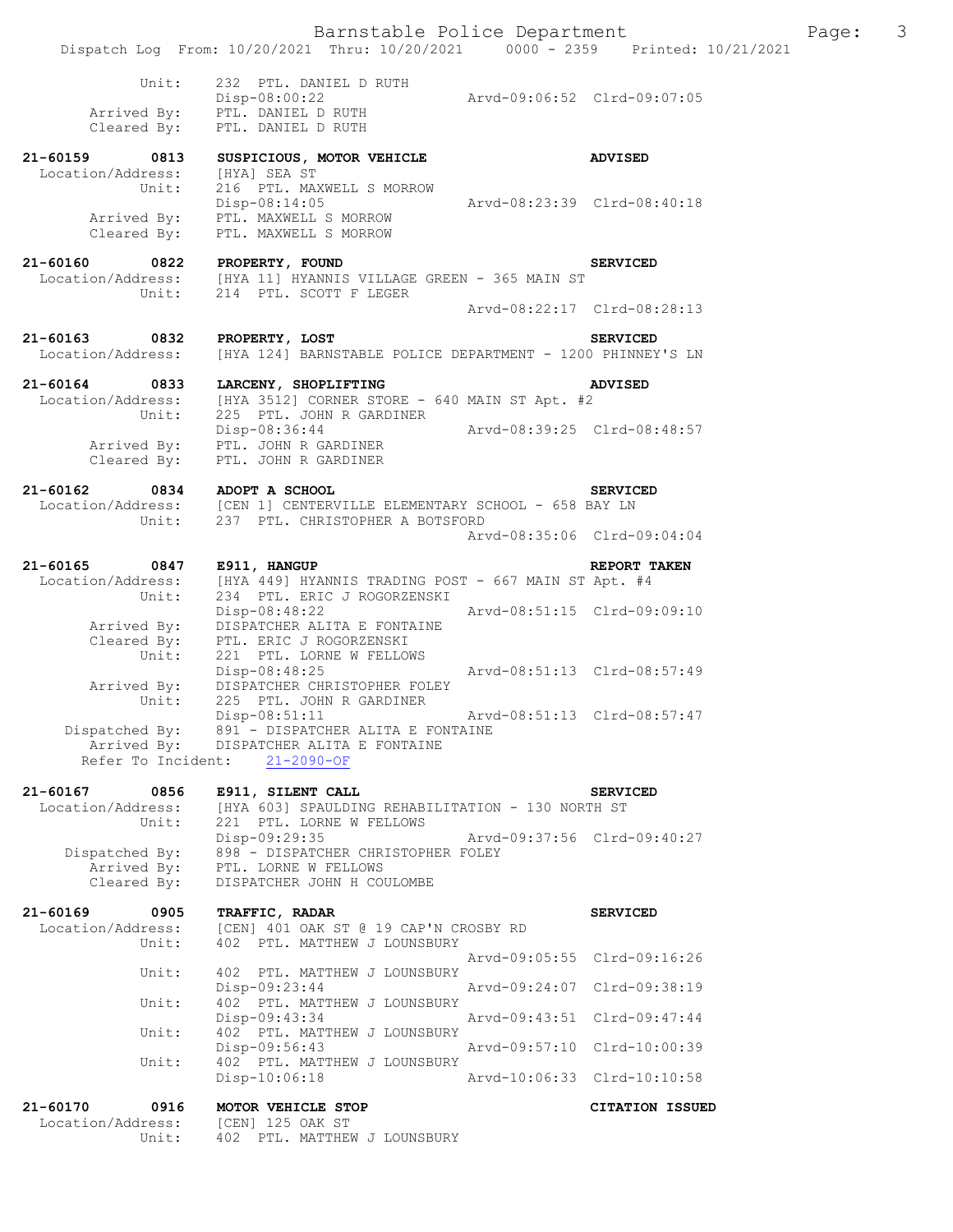|                                                                        |                                                                                                                                                             |                             | Arvd-09:16:26 Clrd-09:23:39 |
|------------------------------------------------------------------------|-------------------------------------------------------------------------------------------------------------------------------------------------------------|-----------------------------|-----------------------------|
| 21-60172 0926 E911, HANGUP                                             | Location/Address: [OST] 200 INDIAN TRL<br>Unit: 237 PTL. CHRISTOPHER A BOTSFORD                                                                             |                             | <b>SERVICED</b>             |
|                                                                        | Disp-09:27:49 Arvd-09:48:05 Clrd-09:53:06<br>Arrived By: PTL. CHRISTOPHER A BOTSFORD<br>Cleared By: PTL. CHRISTOPHER A BOTSFORD                             |                             |                             |
| 21-60173 0936 ASSIST                                                   |                                                                                                                                                             |                             | <b>ADVISED</b>              |
| ires<br>Unit:                                                          | Location/Address: [HYA] 77 BRISTOL AVE<br>225 PTL. JOHN R GARDINER<br>DISP-09:38:29<br>Arrived By: PTL. JOHN R GARDINER<br>Cleared By: PTL. JOHN R GARDINER | Arvd-09:52:29 Clrd-10:00:58 |                             |
| 21-60175 0938 MOTOR VEHICLE STOP<br>Location/Address: [CEN] 125 OAK ST |                                                                                                                                                             |                             | CITATION ISSUED             |
|                                                                        | Unit: 402 PTL. MATTHEW J LOUNSBURY                                                                                                                          | Arvd-09:38:19 Clrd-09:43:31 |                             |
|                                                                        | 21-60176 0947 MOTOR VEHICLE STOP<br>Location/Address: [CEN 810] MCCAFFERTY, FRANCIS - 125 OAK ST                                                            |                             | <b>CITATION ISSUED</b>      |
|                                                                        | Unit: 402 PTL. MATTHEW J LOUNSBURY                                                                                                                          |                             |                             |
|                                                                        |                                                                                                                                                             | Arvd-09:47:44 Clrd-09:56:39 |                             |
| Location/Address:<br>Unit:                                             | 21-60177 0955 MOTOR VEHICLE, DISABLED<br>[HYA] 25 FALMOUTH RD RTE 28 @ 69 BEARSE RD<br>234 PTL. ERIC J ROGORZENSKI                                          |                             | <b>SERVICED</b>             |
|                                                                        | Disp-09:57:29                                                                                                                                               | Arvd-10:01:27 Clrd-10:16:18 |                             |
|                                                                        | 21-60179 0956 ASSIST, OTHER AGENCY<br>Location/Address: [HYA 608] ST. FRANCIS XAVIER RECTORY - 347 SOUTH ST<br>Unit: 214 PTL. SCOTT F LEGER                 |                             | <b>SERVICED</b>             |
|                                                                        |                                                                                                                                                             | Arvd-09:58:11 Clrd-11:23:05 |                             |
| 21-60182 1000 MOTOR VEHICLE STOP                                       | Location/Address: [CEN 810] MCCAFFERTY, FRANCIS - 125 OAK ST<br>Unit: 402 PTL. MATTHEW J LOUNSBURY                                                          |                             | <b>CITATION ISSUED</b>      |
|                                                                        |                                                                                                                                                             |                             | Arvd-10:00:39 Clrd-10:06:15 |
| Unit:                                                                  | 21-60183 1018 TRAFFIC, ROAD HAZARD<br>Location/Address: [HYA] 4 INDEPENDENCE DR @ 921 IYANNOUGH RD RTE 132<br>225 PTL. JOHN R GARDINER                      |                             | <b>SERVICED</b>             |
| Arrived By:<br>Cleared By:                                             | Disp-10:18:57<br>PTL. JOHN R GARDINER<br>DISPATCHER JOHN H COULOMBE                                                                                         | Arvd-10:20:45 Clrd-10:25:29 |                             |
| 21-60184 1021                                                          | MOTOR VEHICLE STOP                                                                                                                                          |                             | VERBAL WARNING              |
| Location/Address:                                                      | [HYA 3546] WHOLE HEALTH PHARMACY - 596 WEST MAIN ST                                                                                                         |                             |                             |
| Unit:<br>Cleared By:                                                   | 221 PTL. LORNE W FELLOWS<br>PTL. LORNE W FELLOWS                                                                                                            |                             | Arvd-10:21:00 Clrd-10:25:27 |
| 21-60185<br>1024                                                       | <b>DISTURBANCE</b>                                                                                                                                          |                             | REPORT TAKEN                |
| Location/Address:<br>Unit:                                             | [HYA] 21 ALDEAS AVE<br>225 PTL. JOHN R GARDINER                                                                                                             |                             |                             |
| Arrived By:                                                            | Disp-10:25:43<br>PTL. JOHN R GARDINER                                                                                                                       |                             | Arvd-10:29:13 Clrd-10:52:46 |
| Cleared By:<br>Unit:                                                   | PTL. JOHN R GARDINER<br>234 PTL. ERIC J ROGORZENSKI<br>$Disp-10:25:58$                                                                                      |                             | Arvd-10:27:20 Clrd-11:21:19 |
| Cleared By:<br>Unit:                                                   | DISPATCHER CHRISTOPHER FOLEY<br>221 PTL. LORNE W FELLOWS<br>Disp-10:29:37                                                                                   |                             | Arvd-10:29:50 Clrd-11:16:37 |
| Dispatched By:<br>Arrived By:                                          | 898 - DISPATCHER CHRISTOPHER FOLEY<br>DISPATCHER CHRISTOPHER FOLEY                                                                                          |                             |                             |

 Cleared By: PTL. LORNE W FELLOWS Refer To Arrest: 21-1739-AR Refer To Incident: 21-2092-OF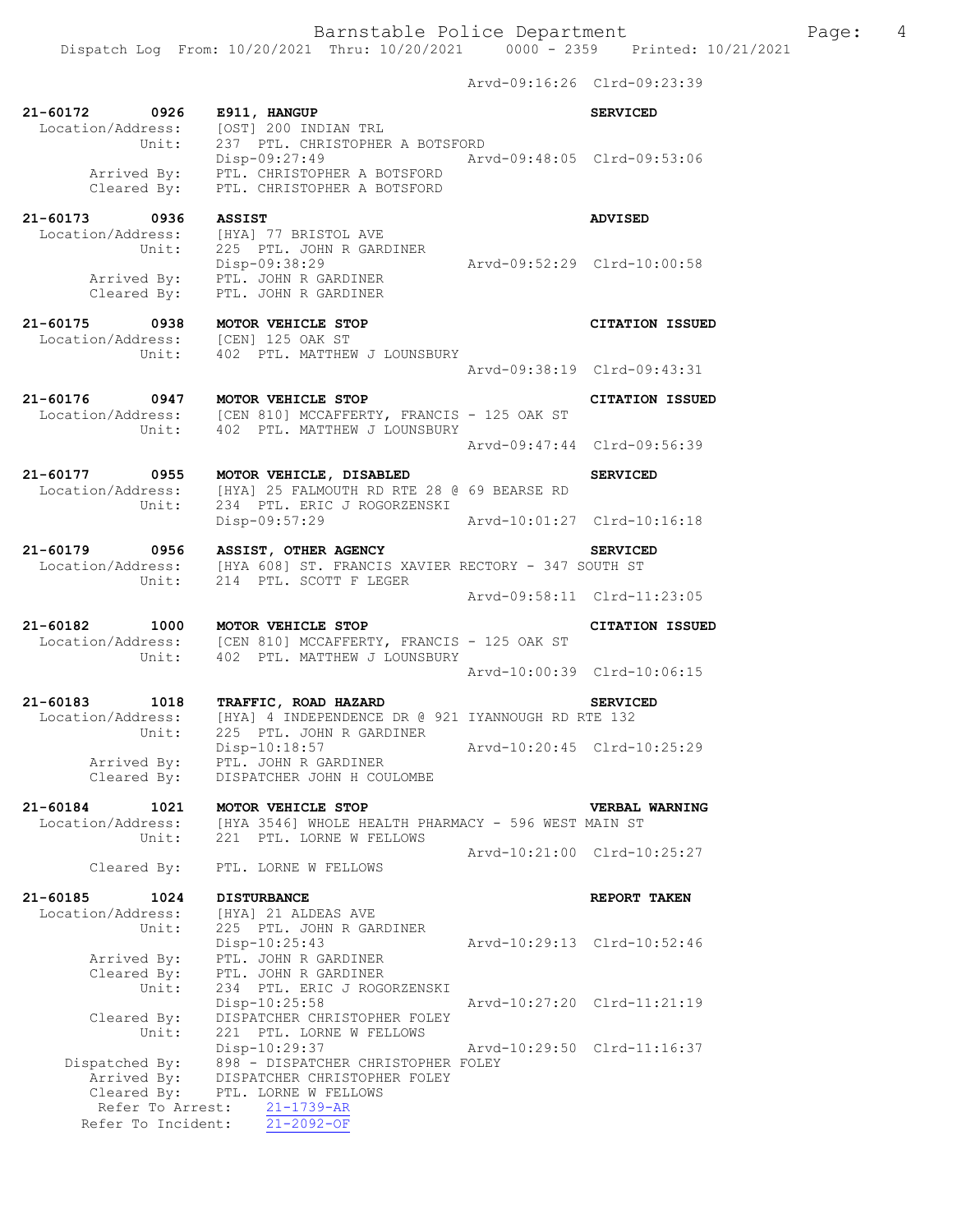| 21-60187 1051                                               | PROPERTY, FOUND<br>Location/Address: [HYA] ***UNKNOWN***                                                                                              |                             | <b>SERVICED</b>        |
|-------------------------------------------------------------|-------------------------------------------------------------------------------------------------------------------------------------------------------|-----------------------------|------------------------|
| 21-60188 1055 LARCENY                                       | Location/Address: [HYA 2875] HYANNIS YOUTH & COMMUNITY CENTER - 141 BASSETT LN<br>Unit: 205 PTL. BRIAN D MORRISON                                     |                             | <b>REPORT TAKEN</b>    |
|                                                             | Refer To Incident: 21-2091-OF                                                                                                                         | Arvd-10:55:09 Clrd-11:02:21 |                        |
| 21-60223 1100<br>Location/Address:                          | TRAFFIC, CONTROL<br>[HYA 120] BARNSTABLE INTERMEDIATE SCHOOL - 895 FALMOUTH RD RTE 28                                                                 |                             | <b>SERVICED</b>        |
|                                                             | 21-60189 1107 MOTOR VEHICLE STOP<br>Location/Address: [CEN] 284 OAK ST @ 325 PATRIOT WAY<br>Unit: 237 PTL. CHRISTOPHER A BOTSFORD                     | Arvd-11:07:41 Clrd-11:09:11 | VERBAL WARNING         |
| 21-60191 1119                                               | MOTOR VEHICLE STOP<br>Location/Address: [CEN] 250 LUMBERT MILL RD @ 2300 FALMOUTH RD RTE 28<br>Unit: 402 PTL. MATTHEW J LOUNSBURY                     |                             | <b>CITATION ISSUED</b> |
|                                                             | Cleared By: PTL. MATTHEW J LOUNSBURY                                                                                                                  | Arvd-11:19:00 Clrd-11:27:56 |                        |
|                                                             | 21-60197 1143 MOTOR VEHICLE STOP<br>Location/Address: [HYA 2713] COLOMBO'S CAFE & PASTRIES - 544 MAIN ST<br>Unit: 221 PTL. LORNE W FELLOWS            |                             | <b>VERBAL WARNING</b>  |
|                                                             | Cleared By: PTL. LORNE W FELLOWS                                                                                                                      | Arvd-11:43:00 Clrd-11:45:06 |                        |
|                                                             | 21-60198 1147 ALARM, RESIDENTIAL<br>Location/Address: [OST 1101] LEMKAU, SUSAN - 20 SWIFT AVE<br>Unit: 237 PTL. CHRISTOPHER A BOTSFORD                |                             | ALARM - FALSE          |
|                                                             | Disp-11:48:49<br>Arrived By: PTL. CHRISTOPHER A BOTSFORD<br>Cleared By: PTL. CHRISTOPHER A BOTSFORD                                                   | Arvd-12:14:36 Clrd-12:18:40 |                        |
|                                                             | 21-60199 1148 ACCIDENT, PROPERTY DAMAGE<br>Location/Address: [BAR 962] CONWAY, CELINA - 4027 MAIN ST RTE 6A<br>Unit: 232 PTL. DANIEL D RUTH           |                             | REPORT TAKEN           |
|                                                             | $Disp-11:49:01$<br>Arrived By: PTL. DANIEL D RUTH<br>Cleared By: PTL. DANIEL D RUTH<br>Refer To Accident: 21-889-AC                                   | Arvd-11:54:13 Clrd-12:33:47 |                        |
| 21-60201<br>1208<br>Location/Address:                       | DISTURBANCE, FIGHT<br>[HYA 948] SALVATION ARMY - 100 NORTH ST                                                                                         |                             | <b>ADVISED</b>         |
| Unit:<br>Unit:                                              | 221 PTL. LORNE W FELLOWS<br>Disp-12:08:48<br>216 PTL. MAXWELL S MORROW                                                                                |                             | $Clrd-12:12:52$        |
| Cleared By:<br>Unit:                                        | Disp-12:08:50<br>PTL. MAXWELL S MORROW<br>214 PTL. SCOTT F LEGER                                                                                      | Arvd-12:08:57 Clrd-12:19:52 |                        |
| Dispatched By:<br>Enroute By:<br>Arrived By:<br>Cleared By: | Disp-12:09:19 Enrt-12:09:19 Arvd-12:10:41 Clrd-12:18:48<br>228 - PTL. SCOTT F LEGER<br>PTL. SCOTT F LEGER<br>PTL. SCOTT F LEGER<br>PTL. SCOTT F LEGER |                             |                        |
| $21 - 60203$<br>1214<br>Location/Address:                   | ACCIDENT, PROPERTY DAMAGE<br>[HYA] 290 WEST MAIN ST                                                                                                   |                             | <b>SERVICED</b>        |
| $21 - 60204$<br>1217                                        | <b>LARCENY</b>                                                                                                                                        |                             | REPORT TAKEN           |
| Location/Address:<br>Unit:                                  | [HYA 3283] MOONSHINE LIQUORS - 101 IYANNOUGH RD RTE 28<br>221 PTL. LORNE W FELLOWS                                                                    |                             |                        |
| Arrived By:<br>Cleared By:<br>Refer To Incident:            | Disp-12:23:42<br>PTL. LORNE W FELLOWS<br>PTL. LORNE W FELLOWS<br>$21 - 2093 - OF$                                                                     | Arvd-12:30:33 Clrd-13:20:13 |                        |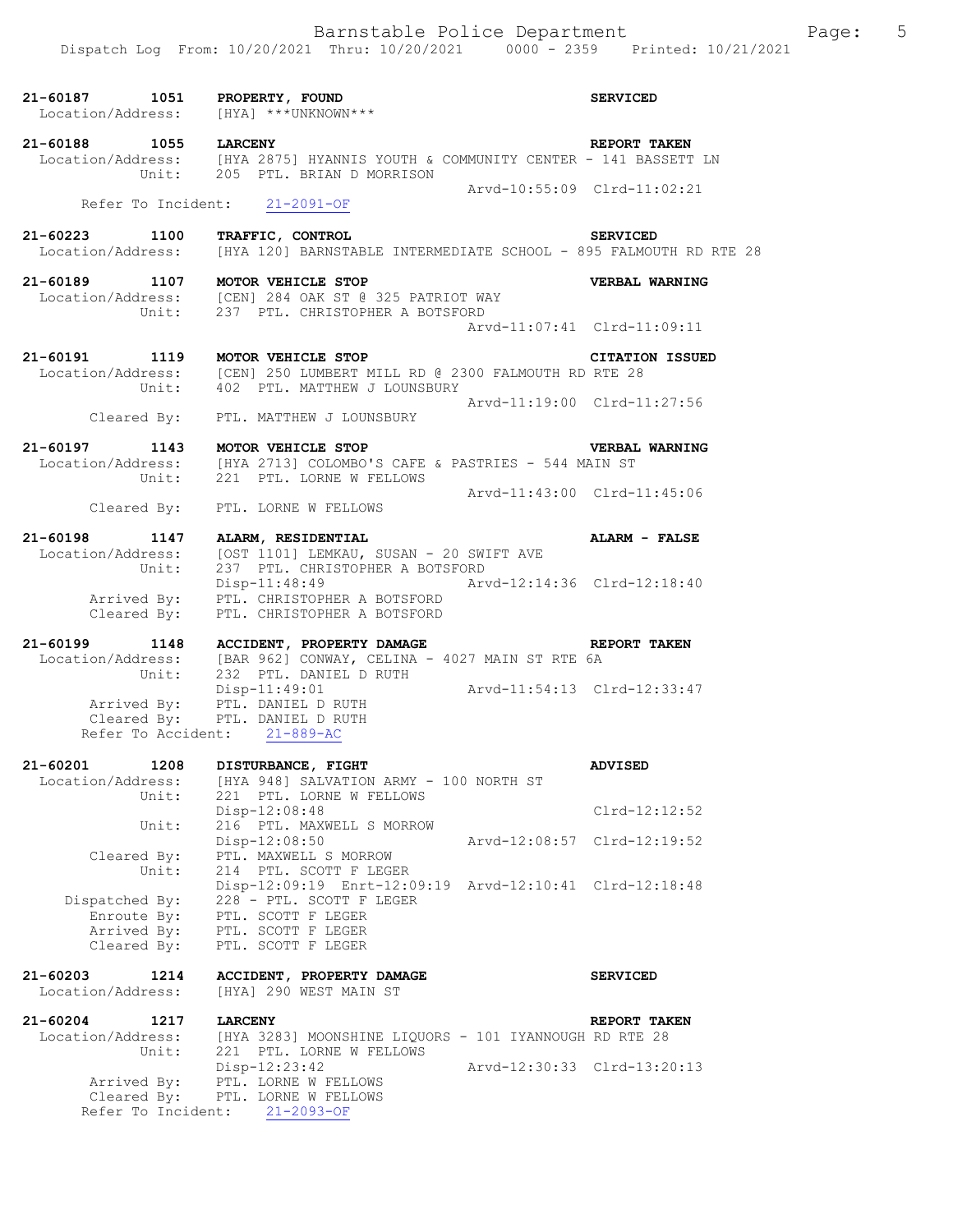| 21-60205<br>1221<br>Location/Address:                 | <b>ASSIST, WELL BEING</b><br>[WBA 378] KIMBER WOODS - 2239 IYANNOUGH RD RTE 132 Apt. #G4                            |                             | <b>SERVICED</b>     |
|-------------------------------------------------------|---------------------------------------------------------------------------------------------------------------------|-----------------------------|---------------------|
| Unit:<br>Arrived By:                                  | 234 PTL. ERIC J ROGORZENSKI<br>$Disp-12:23:23$<br>PTL. ERIC J ROGORZENSKI                                           | Arvd-12:38:05 Clrd-12:42:34 |                     |
|                                                       |                                                                                                                     |                             |                     |
| 21-60210<br>1240<br>Location/Address:<br>Unit:        | <b>ASSIST, OTHER AGENCY</b><br>[BAR 3] COMMUTER LOT RTE 132 - IYANNOUGH RD RTE 132<br>337 PTL. DANIELLE S ST. PETER |                             | <b>SERVICED</b>     |
| Unit:                                                 | 214 PTL. SCOTT F LEGER                                                                                              | Arvd-12:43:11 Clrd-13:40:39 |                     |
|                                                       | Dispatched By: 228 - PTL. SCOTT F LEGER                                                                             | Arvd-12:45:10 Clrd-13:30:37 |                     |
|                                                       | Arrived By: PTL. SCOTT F LEGER<br>Cleared By: PTL. SCOTT F LEGER                                                    |                             |                     |
| 21-60214<br>1303<br>Location/Address: [MAR] WALNUT ST | TRAFFIC, RADAR                                                                                                      |                             | <b>SERVICED</b>     |
| Unit:                                                 | 402 PTL. MATTHEW J LOUNSBURY                                                                                        | Arvd-13:03:32 Clrd-14:24:55 |                     |
|                                                       |                                                                                                                     |                             |                     |
| $21 - 60215$<br>1315<br>Location/Address:<br>Unit:    | HOMELESS TRESPASS/UNWANTED<br>[HYA 472] KANDY KORNER - 474 MAIN ST<br>234 PTL. ERIC J ROGORZENSKI                   |                             | <b>SERVICED</b>     |
| Unit:                                                 | Disp-13:16:17<br>Cleared By: DISPATCHER JOHN H COULOMBE<br>216 PTL. MAXWELL S MORROW                                |                             | $Clrd-13:22:53$     |
|                                                       |                                                                                                                     | Arvd-13:18:26 Clrd-13:22:54 |                     |
| Cleared By:                                           | Dispatched By: 288 - PTL. MAXWELL S MORROW<br>Arrived By: PTL. MAXWELL S MORROW<br>DISPATCHER JOHN H COULOMBE       |                             |                     |
|                                                       |                                                                                                                     |                             |                     |
| 21-60217<br>1321<br>Location/Address:                 | E911, HANGUP<br>[HYA 1818] CAPE COD REGIONAL TRANSIT AUTHORITY - 181 IYANNOUGH RD RTE 28                            |                             | <b>SERVICED</b>     |
| Unit:                                                 | 221 PTL. LORNE W FELLOWS<br>Disp-13:22:42                                                                           | Arvd-13:22:57 Clrd-13:27:29 |                     |
| Cleared By:                                           | Arrived By: PTL. LORNE W FELLOWS<br>DISPATCHER CHRISTOPHER FOLEY                                                    |                             |                     |
| 21-60218<br>1322                                      | ASSIST, WELL BEING                                                                                                  |                             | <b>REPORT TAKEN</b> |
| Location/Address:<br>Unit:                            | [HYA] 140 SPRING ST @ 1 BROOKSHIRE RD<br>225 PTL. JOHN R GARDINER                                                   |                             |                     |
| Arrived By:                                           | Disp-13:24:46<br>Dispatched By: 898 - DISPATCHER CHRISTOPHER FOLEY<br>PTL. JOHN R GARDINER                          | Arvd-13:26:19 Clrd-14:09:15 |                     |
| Unit:                                                 | Cleared By: LT. MICHAEL J CLARK<br>216 PTL. MAXWELL S MORROW                                                        |                             |                     |
| Arrived By:                                           | Disp-13:24:49<br>Dispatched By: 898 - DISPATCHER CHRISTOPHER FOLEY<br>DISPATCHER CHRISTOPHER FOLEY                  | Arvd-13:24:51 Clrd-13:34:35 |                     |
| Cleared By:<br>Refer To Arrest:                       | PTL. MAXWELL S MORROW<br>$21 - 1740 - AR$                                                                           |                             |                     |
| Arrest:<br>Address:                                   | RODRIGUES, ADILSON A<br>HOMELESS<br>HYANNIS, MA                                                                     |                             |                     |
| Age:<br>Charges:                                      | 51<br>INCAPACITATED PERSONS, ASSISTANCE TO FACILITY OR PROTECTIVE CUSTODY                                           |                             |                     |
| $21 - 60220$<br>1330                                  | HOMELESS CAMP CHECK - CIU                                                                                           |                             | <b>SERVICED</b>     |
| Location/Address:<br>Unit:                            | [HYA] 16 IYANNOUGH RD RTE 28<br>214 PTL. SCOTT F LEGER                                                              |                             |                     |
| Unit:                                                 | 337 PTL. DANIELLE S ST. PETER                                                                                       | Arvd-13:31:02 Clrd-13:59:55 |                     |
| Dispatched By:                                        | 274 - PTL. DANIELLE S ST. PETER                                                                                     | Arvd-13:42:34 Clrd-14:01:06 |                     |
| Arrived By:<br>Cleared By:                            | PTL. DANIELLE S ST. PETER<br>PTL. DANIELLE S ST. PETER                                                              |                             |                     |
| $21 - 60225$<br>1407<br>Location/Address:             | E911, SILENT CALL<br>[HYA 2545] CAPE COD CAROUSEL - 793 IYANNOUGH RD RTE 132                                        |                             | <b>UNFOUNDED</b>    |
| Unit:                                                 |                                                                                                                     |                             |                     |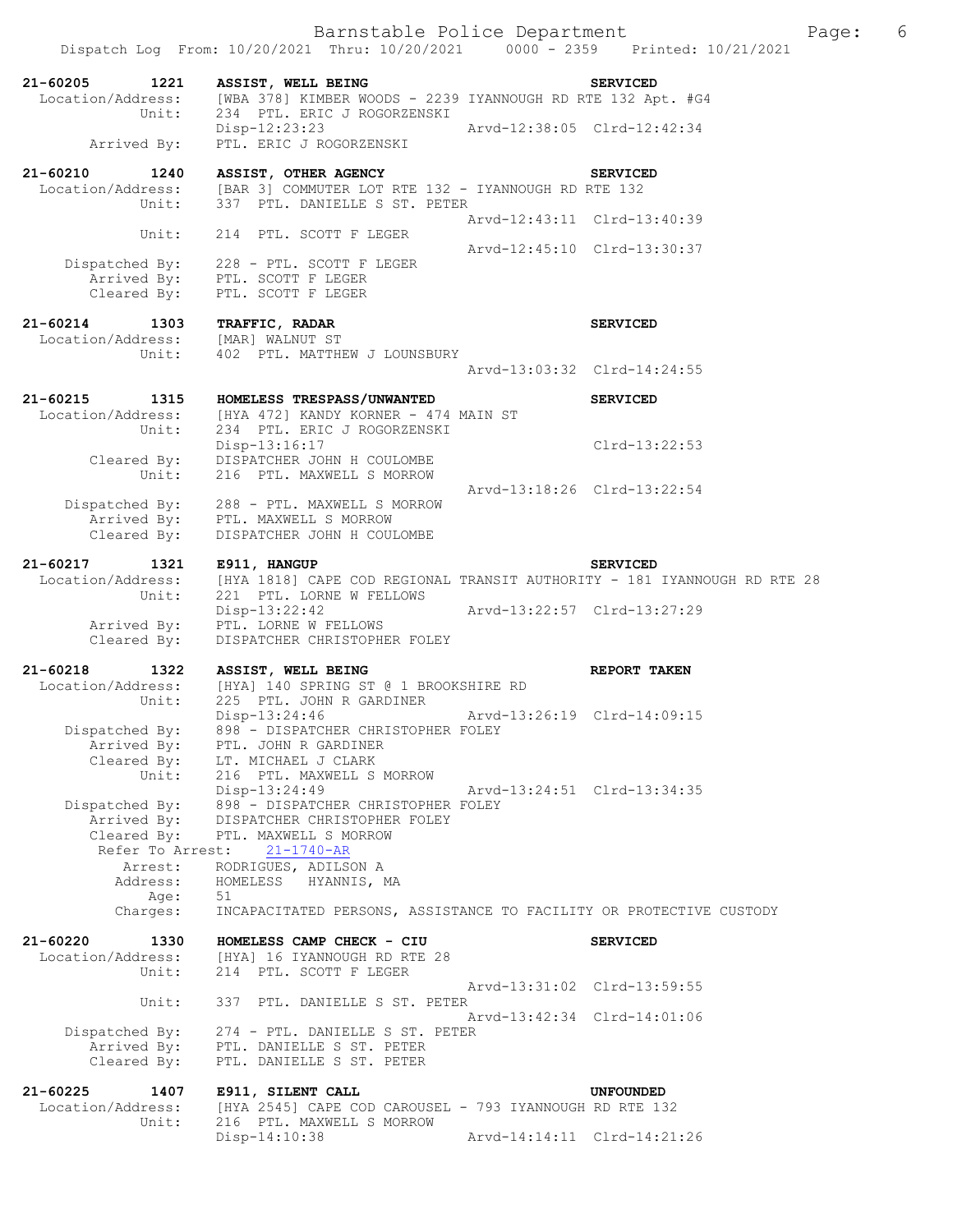Barnstable Police Department Page: 7 Dispatch Log From: 10/20/2021 Thru: 10/20/2021 0000 - 2359 Printed: 10/21/2021 Arrived By: PTL. MAXWELL S MORROW Cleared By: PTL. MAXWELL S MORROW **21-60229 1423 SUSPICIOUS, ACTIVITY SERVICED**  Location/Address: [HYA 107] CAPE CODDER RESORT & SPA - 1225 IYANNOUGH RD RTE 132 **21-60228 1425 MOTOR VEHICLE STOP ADVISED**  Location/Address: [HYA] 5 WASHINGTON ST @ 15 NORTH ST Unit: 225 PTL. JOHN R GARDINER Arvd-14:25:00 Clrd-14:30:34 Cleared By: PTL. JOHN R GARDINER Unit: 234 PTL. ERIC J ROGORZENSKI<br>Disp-14:29:36 Disp-14:29:36 Arvd-14:29:38 Clrd-14:30:14 Dispatched By: 877 - DISPATCHER JOHN H COULOMBE Arrived By: DISPATCHER JOHN H COULOMBE Cleared By: PTL. ERIC J ROGORZENSKI **21-60231 1440 ACCIDENT, PROPERTY DAMAGE REPORT TAKEN**  Location/Address: [HYA] 4 LA FRANCE AVE @ 411 WEST MAIN ST Unit: 216 PTL. MAXWELL S MORROW Disp-14:42:11 Arvd-14:43:17 Clrd-15:12:59 Dispatched By: 877 - DISPATCHER JOHN H COULOMBE Arrived By: PTL. MAXWELL S MORROW Cleared By: DISPATCHER JOHN H COULOMBE Unit: 210 SGT. THOMAS J BIRD Disp-14:46:03 Enrt-14:46:03 Arvd-14:46:05 Clrd-14:47:01 Dispatched By: 188 - SGT. THOMAS J BIRD Enroute By: SGT. THOMAS J BIRD Arrived By: SGT. THOMAS J BIRD Cleared By: SGT. THOMAS J BIRD Refer To Accident: 21-890-AC **21-60232 1446 MOTOR VEHICLE STOP ADVISED**  Location/Address: [HYA 702] CUMBERLAND FARMS #2295 - 375 BARNSTABLE RD Unit: 225 PTL. JOHN R GARDINER Arvd-14:46:00 Clrd-14:51:15 Cleared By: PTL. JOHN R GARDINER **21-60233 1447 HARASSMENT ADVISED**<br>Location/Address: [HYA] 84 PINE GROVE AVE Apt. #TOP [HYA] 84 PINE GROVE AVE Apt. #TOP **21-60234 1453 ACCIDENT, PROPERTY DAMAGE REPORT TAKEN**  Location/Address: [HYA 1892] IDEAL FLOOR COVERING OF HYANNIS - 332 IYANNOUGH RD RTE 28<br>Unit: 221 PTL. LORNE W FELLOWS 221 PTL. LORNE W FELLOWS Disp-14:54:34 Clrd-14:54:47 Unit: 234 PTL. ERIC J ROGORZENSKI Disp-14:55:13 Clrd-14:55:36 Unit: 210 SGT. THOMAS J BIRD<br>Disp-15:04:01 Disp-15:04:01 Arvd-15:04:07 Clrd-15:22:59<br>Dispatched By: 891 - DISPATCHER ALITA E FONTAINE 891 - DISPATCHER ALITA E FONTAINE Arrived By: DISPATCHER ALITA E FONTAINE Cleared By: DISPATCHER CHRISTOPHER FOLEY Refer To Accident: 21-891-AC

**21-60235 1455 FOLLOW UP SERVICED**  Location/Address: [HYA 1818] CAPE COD REGIONAL TRANSIT AUTHORITY - 181 IYANNOUGH RD RTE 28<br>Unit: 221 PTL. LORNE W FELLOWS 221 PTL. LORNE W FELLOWS<br>Disp-14:55:49 Disp-14:55:49 Arvd-14:56:32 Clrd-15:02:02 Arrived By: DISPATCHER JOHN H COULOMBE Cleared By: DISPATCHER ALITA E FONTAINE

**21-60237 1456 ASSIST SERVICED**  Location/Address: [HYA 349] MINI FOOD MART - 252 MAIN ST<br>Unit: 234 PTL. ERIC J ROGORZENSKI 234 PTL. ERIC J ROGORZENSKI<br>Disp-14:57:36 Disp-14:57:36 Arvd-14:59:35 Clrd-15:37:16 Arrived By: PTL. ERIC J ROGORZENSKI Unit: 337 PTL. DANIELLE S ST. PETER Arvd-15:00:43 Clrd-15:27:30 Dispatched By: 274 - PTL. DANIELLE S ST. PETER Arrived By: PTL. DANIELLE S ST. PETER Cleared By: DISPATCHER JOHN H COULOMBE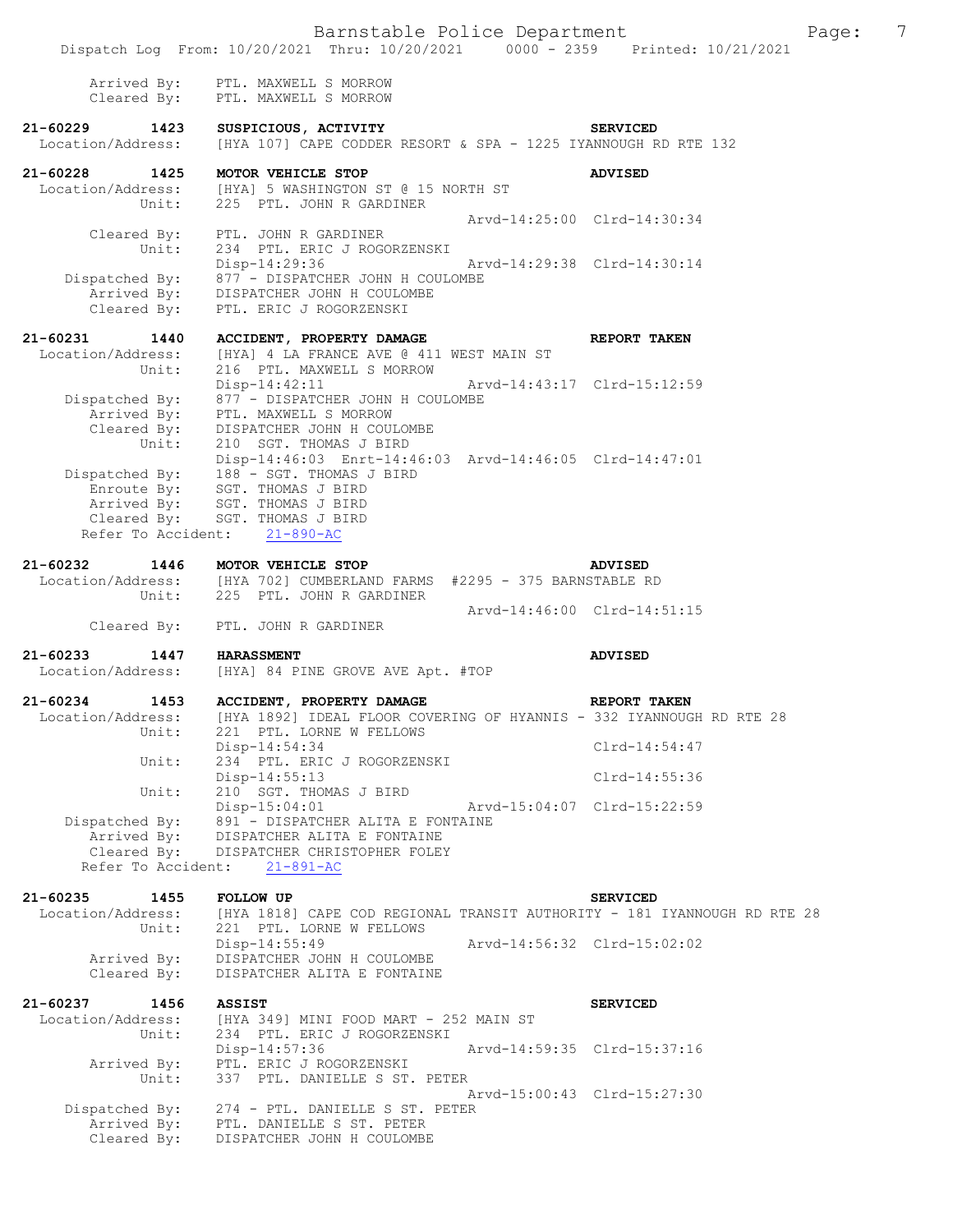

| 21-60240 1456 ASSIST, CIVIL<br>Location/Address: | [HYA 3433] VOLVO CARS CAPE COD - 270 NORTH ST                                                                                      | <b>ADVISED</b>              |
|--------------------------------------------------|------------------------------------------------------------------------------------------------------------------------------------|-----------------------------|
| 21-60238 1457<br>Unit:                           | ASSIST, OTHER AGENCY<br>Location/Address: [BAR 41] REVERE, PAUL JR - 73 KEVENEY LN<br>232 PTL. DANIEL D RUTH                       | <b>SERVICED</b>             |
| Cleared By:                                      | Disp-14:57:33<br>Arvd-15:05:09 Clrd-15:13:52<br>Arrived By: PTL. DANIEL D RUTH<br>PTL. DANIEL D RUTH                               |                             |
| 21-60239 1500                                    | <b>DISTURBANCE, FIGHT</b>                                                                                                          | ADVISED                     |
| Location/Address:<br>Unit:                       | [COT 103] SAM'S FOOD MART/ GULF - 4738 FALMOUTH RD RTE 28<br>238 PTL. THOMAS J HARMON                                              |                             |
| Arrived By:                                      | $Disp-15:01:11$<br>Arvd-15:19:22 Clrd-15:49:41<br>DISPATCHER ALITA E FONTAINE                                                      |                             |
| Cleared By:                                      | Cleared By: DISPATCHER CHRISTOPHER FOLEY<br>Unit: 237 PTL. CHRISTOPHER A BOTSFORD<br>Disp-15:12:13<br>DISPATCHER CHRISTOPHER FOLEY | Clrd-15:17:49               |
| 21-60241 1504 DISTURBANCE, FIGHT                 |                                                                                                                                    | REPORT TAKEN                |
| Location/Address:                                | [HYA 769] CROMWELL COURTS - 168 BARNSTABLE RD Apt. #2                                                                              |                             |
| Arrived By:                                      | Unit: 221 PTL. LORNE W FELLOWS<br>$\frac{1}{2}$<br>PTL. LORNE W FELLOWS<br>preparature is                                          |                             |
|                                                  | Cleared By: DISPATCHER CHRISTOPHER FOLEY<br>Unit: 233 PTL. JOHN R GARDINER<br>Disp-15:08:20<br>Arvd-15:12:55 Clrd-15:37:30         |                             |
|                                                  | Arrived By: PTL. JOHN R GARDINER<br>Cleared By: DISPATCHER CHRISTOPHER FOLEY<br>Refer To Incident: 21-2095-OF                      |                             |
|                                                  |                                                                                                                                    |                             |
| 21-60242<br>1506<br>Location/Address:            | ASSIST, WELL BEING<br>[HYA 771] HYANNIS HOUSE APARTMENTS - 290 WEST MAIN ST Apt. #132                                              | <b>SERVICED</b>             |
| Unit:                                            | 216 PTL. MAXWELL S MORROW<br>Arvd-15:15:46 Clrd-15:36:11<br>Disp-15:13:08<br>Dispatched By: 877 - DISPATCHER JOHN H COULOMBE       |                             |
| Arrived By:<br>Cleared By:                       | PTL. MAXWELL S MORROW<br>PTL. MAXWELL S MORROW                                                                                     |                             |
|                                                  | 21-60244 1520 ACCIDENT, PROPERTY DAMAGE                                                                                            | COMPLAINT/SUMMONS           |
|                                                  | Location/Address: [CEN] 1074 WEST MAIN ST @ 1195 FALMOUTH RD RTE 28<br>237 PTL. CHRISTOPHER A BOTSFORD                             |                             |
| Unit:                                            | Cleared By: PTL. CHRISTOPHER A BOTSFORD                                                                                            | Arvd-15:20:00 Clrd-15:59:16 |
|                                                  | Refer To Summons: $21 - \frac{1742 - AR}{174}$                                                                                     |                             |
| Summons:<br>Address:<br>Age:                     | SMITH, JULIET ANN MARIE<br>106 ARROWHEAD DR<br>HYANNIS, MA<br>42                                                                   |                             |
| Charges:<br>Refer To Accident:                   | UNLICENSED OPERATION OF MV<br>$21 - 892 - AC$                                                                                      |                             |
| $21 - 60245$<br>1520                             | MOTOR VEHICLE, DISABLED                                                                                                            | <b>SERVICED</b>             |
| Location/Address:<br>Unit:                       | [HYA] 280 MAIN ST @ 580 OLD COLONY RD<br>232 PTL. DANIEL D RUTH                                                                    |                             |
| Unit:                                            | Disp-15:21:24<br>337 PTL. DANIELLE S ST. PETER                                                                                     | $Clrd-15:27:18$             |
| Cleared By:<br>Unit:                             | $Disp-15:27:41$                                                                                                                    | Arvd-15:27:43 Clrd-15:40:49 |
|                                                  | PTL. DANIELLE S ST. PETER<br>232 PTL. DANIEL D RUTH                                                                                |                             |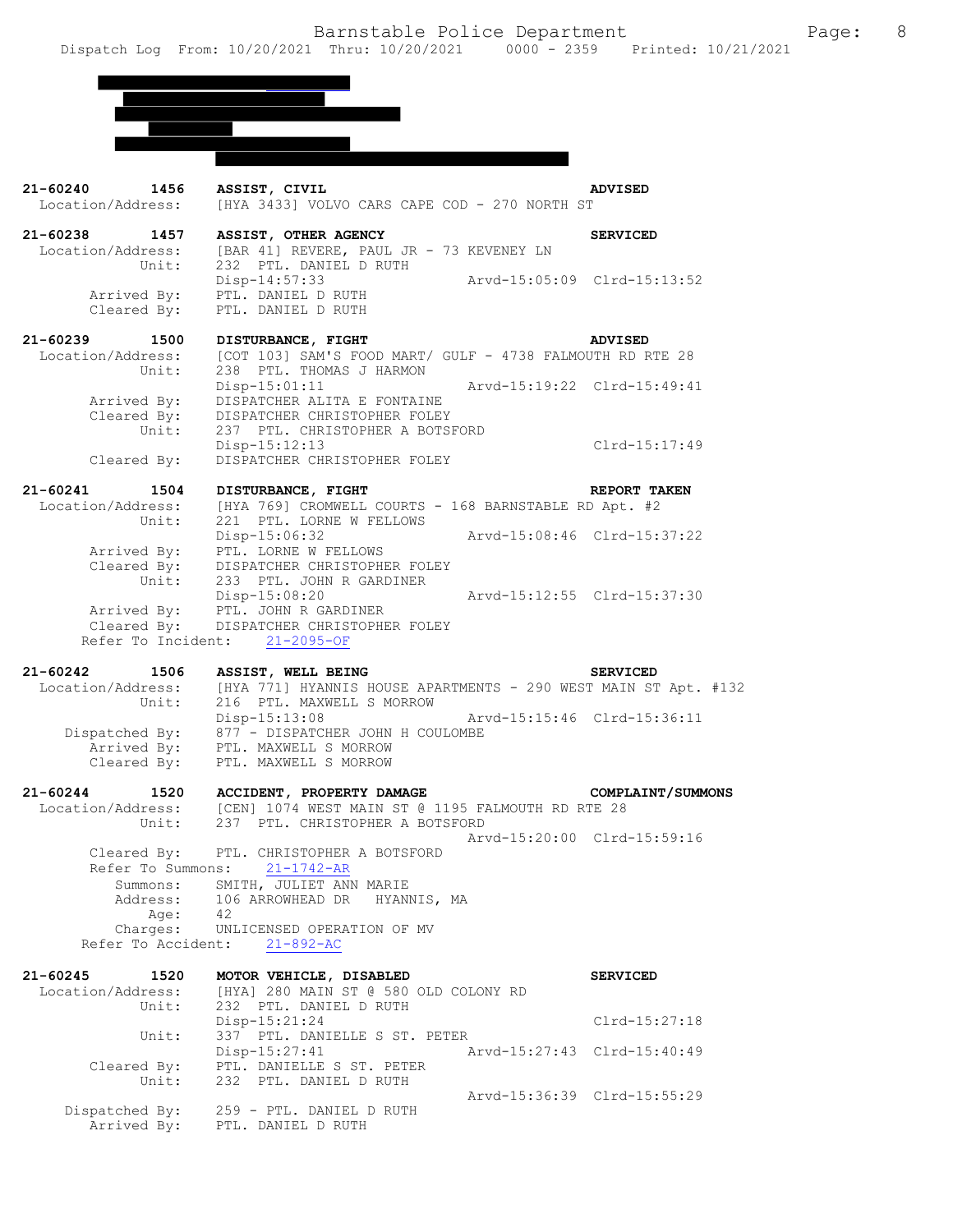Dispatch Log From: 10/20/2021 Thru: 10/20/2021 0000 - 2359 Printed: 10/21/2021

|                                           | Cleared By: DISPATCHER NATALIA B CATTABRIGA                                                                                                                                                       |                             |                                                                                                                     |
|-------------------------------------------|---------------------------------------------------------------------------------------------------------------------------------------------------------------------------------------------------|-----------------------------|---------------------------------------------------------------------------------------------------------------------|
| 21-60246 1530<br>Unit:                    | HOMELESS TRESPASS/UNWANTED<br>Location/Address: [HYA 2487] BEYOND BEAUTY - 68 CENTER ST<br>232 PTL. DANIEL D RUTH                                                                                 |                             | <b>GONE ON ARRIVAL</b>                                                                                              |
| Unit:                                     | Disp-15:32:42<br>210 SGT. THOMAS J BIRD                                                                                                                                                           |                             | Clrd-15:33:26                                                                                                       |
|                                           | Disp-15:33:23<br>Arrived By: DISPATCHER CHRISTOPHER FOLEY<br>Cleared By: DISPATCHER CHRISTOPHER FOLEY<br>DISPATCHER CHRISTOPHER FOLEY                                                             |                             |                                                                                                                     |
| 21-60247 1535<br>Unit:                    | HARASSMENT, UNWANTED<br>Location/Address: [OST] 178 BRIDGE ST<br>210 SGT. THOMAS J BIRD                                                                                                           |                             | <b>GONE ON ARRIVAL</b>                                                                                              |
| Cleared By:                               | Disp-15:45:49<br>Arrived By: SGT. THOMAS J BIRD<br>SGT. THOMAS J BIRD                                                                                                                             | Arvd-15:58:11 Clrd-16:04:05 |                                                                                                                     |
|                                           | 21-60248 1557 ASSIST, CIVIL SERVICED<br>Location/Address: [HYA 124] BARNSTABLE POLICE DEPARTMENT - 1200 PHINNEY'S LN<br>Unit: 251 PTL. NOLAN R O'MELIA                                            |                             |                                                                                                                     |
|                                           |                                                                                                                                                                                                   |                             | Arvd-15:57:56 Clrd-16:25:15                                                                                         |
|                                           | 21-60249 1607 ASSIST, OTHER AGENCY<br>Location/Address: [CEN] 104 LONGVIEW DR<br>Unit: 233 PTL. NICHOLAS P ATCHESON                                                                               |                             | UNABLE TO SERVE                                                                                                     |
|                                           |                                                                                                                                                                                                   |                             | Arvd-16:09:51 Clrd-16:13:20                                                                                         |
|                                           | 21-60251 1614 ASSIST, OTHER AGENCY<br>Location/Address: [HYA] 816 OLD STRAWBERRY HILL RD<br>Unit: 233 PTL. NICHOLAS P ATCHESON                                                                    |                             | <b>SERVICED</b>                                                                                                     |
|                                           |                                                                                                                                                                                                   |                             | Arvd-16:16:41 Clrd-16:25:15                                                                                         |
| $21 - 60254$                              | 1628 ASSIST, OTHER AGENCY<br>Location/Address: [CEN 662] HOLLY HILL APARTMENTS - 1815 FALMOUTH RD RTE 28 Apt. #H6<br>Unit: 233 PTL. NICHOLAS P ATCHESON                                           |                             | <b>SERVICED</b>                                                                                                     |
|                                           |                                                                                                                                                                                                   |                             | Arvd-16:31:59 Clrd-16:46:14                                                                                         |
| 21-60256 1642<br>Unit:                    | SUSPICIOUS, MOTOR VEHICLE<br>Location/Address: [HYA] 156 IYANNOUGH RD RTE 28 @ 200 YARMOUTH RD<br>231 PTL. KEVIN R MCNAMARA                                                                       |                             | <b>SERVICED</b>                                                                                                     |
| Unit:                                     | Disp-16:42:56<br>Arrived By: PTL. KEVIN R MCNAMARA<br>Cleared By: PTL. KEVIN R MCNAMARA<br>251 PTL. NOLAN R O'MELIA                                                                               | Arvd-16:44:52 Clrd-16:58:56 |                                                                                                                     |
| Dispatched By:                            | Disp-16:44:02 Enrt-16:44:02 Arvd-16:44:49 Clrd-16:47:47<br>292 - PTL. NOLAN R O'MELIA<br>Enroute By: PTL. NOLAN R O'MELIA<br>Arrived By: PTL. NOLAN R O'MELIA<br>Cleared By: PTL. NOLAN R O'MELIA |                             |                                                                                                                     |
| $21 - 60257$<br>1645<br>Location/Address: | <b>HARASSMENT</b><br>[WBA] 11 OLD TOLL RD                                                                                                                                                         |                             | <b>ADVISED</b>                                                                                                      |
| 21-60260<br>1650<br>Unit:                 | ASSIST, OTHER AGENCY<br>233 PTL. NICHOLAS P ATCHESON                                                                                                                                              |                             | <b>SERVICED</b><br>Location/Address: [HYA 2808] SEA MEADOWS VILLAGE CONODS BUILDING F - 720 PITCHER'S WAY Apt. #35E |
|                                           |                                                                                                                                                                                                   |                             | Arvd-16:51:55 Clrd-16:59:21                                                                                         |
| 21-60262<br>1706                          | <b>ASSIST, OTHER AGENCY</b><br>Location/Address: [HYA] 185 STEVENS ST Apt. #3G<br>Unit: 233 PTL. NICHOLAS P ATCHESON                                                                              |                             | <b>SERVICED</b>                                                                                                     |
|                                           |                                                                                                                                                                                                   |                             | Arvd-17:07:12 Clrd-17:16:39                                                                                         |
| $21 - 60264$<br>1710<br>Location/Address: | <b>ASSIST</b><br>[CEN] 29 CONANT LN                                                                                                                                                               |                             | <b>ADVISED</b>                                                                                                      |
| $21 - 60263$<br>1712<br>Location/Address: | TRAFFIC, COMPLAINT<br>[BAR] 1570 MARY DUNN RD @ 4200 MAIN ST RTE 6A                                                                                                                               |                             | <b>SERVICED</b>                                                                                                     |
| Unit:                                     | 237 PTL. DENISE A BALDNER<br>Disp-17:13:27                                                                                                                                                        |                             | $Clrd-17:17:06$                                                                                                     |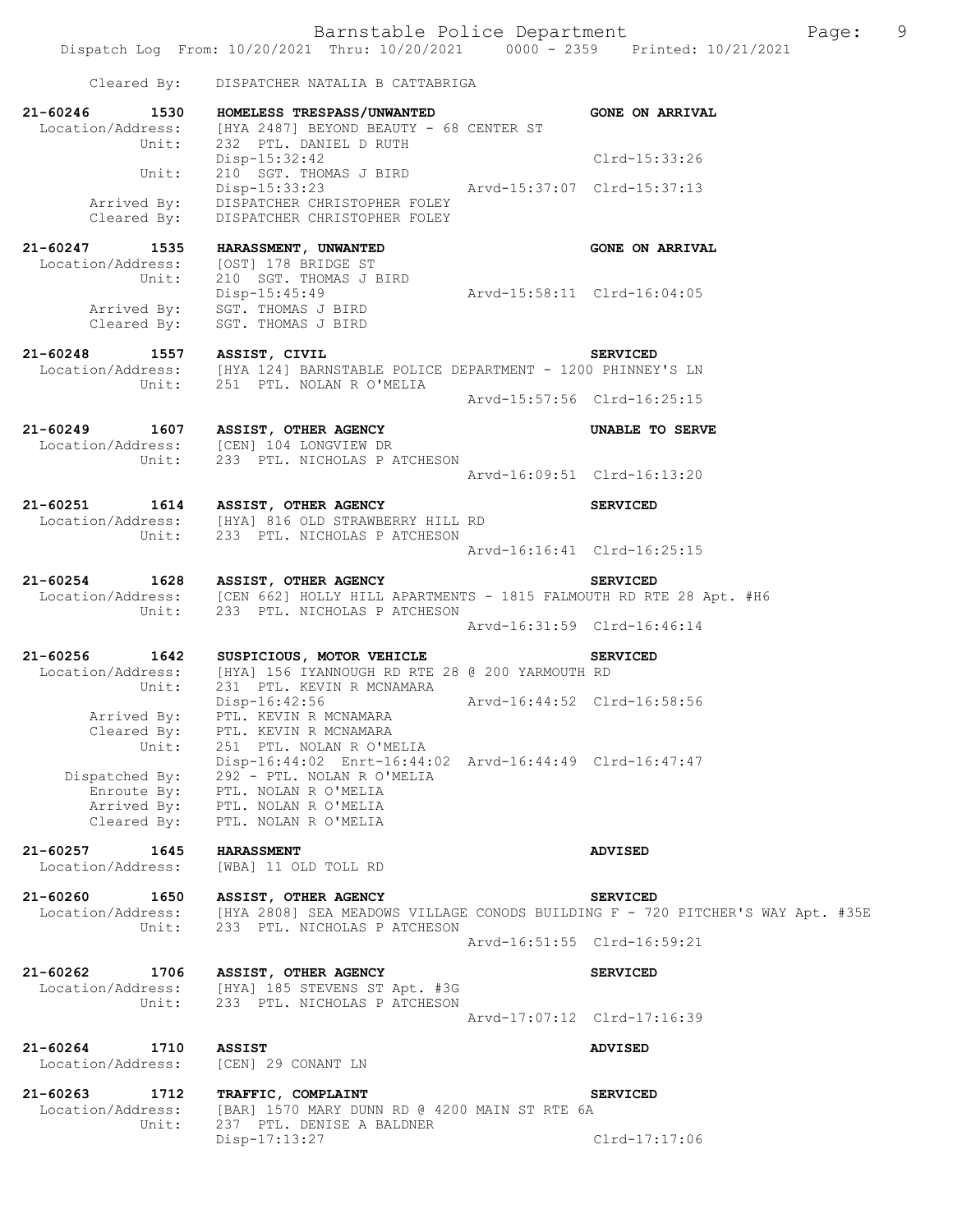|                                                | Dispatch Log From: 10/20/2021 Thru: 10/20/2021 0000 - 2359 Printed: 10/21/2021                                    |                             | Barnstable Police Department<br>Page: | 10 |
|------------------------------------------------|-------------------------------------------------------------------------------------------------------------------|-----------------------------|---------------------------------------|----|
| Cleared By:                                    | DISPATCHER NATALIA B CATTABRIGA                                                                                   |                             |                                       |    |
| 21-60265 1714                                  | <b>HARASSMENT</b><br>Location/Address: [HYA 889] EDUCATION AND INTERVENTION CENTER/TRANSITIONA - 71 PLEASANT ST   |                             | <b>ADVISED</b>                        |    |
|                                                | 21-60266 1719 ASSIST, OTHER AGENCY<br>Location/Address: [HYA] 80 PEARL ST<br>Unit: 233 PTL. NICHOLAS P ATCHESON   |                             | <b>SERVICED</b>                       |    |
|                                                |                                                                                                                   |                             | Arvd-17:19:51 Clrd-17:31:29           |    |
| 21-60267 1721 ANIMALS, HUNTERS                 | Location: [CEN 12] SHALLOW POND                                                                                   |                             | <b>ADVISED</b>                        |    |
| 21-60268                                       | 1731 ASSIST, OTHER AGENCY<br>Location/Address: [HYA] 50 LOUIS ST<br>Unit: 233 PTL. NICHOLAS P ATCHESON            |                             | <b>SERVICED</b>                       |    |
|                                                |                                                                                                                   |                             | Arvd-17:34:13 Clrd-17:42:17           |    |
| 21-60269 1736 PROPERTY, FOUND<br>Unit:         | Location/Address: [HYA] 6 BRISTOL AVE<br>221 PTL. LORNE W FELLOWS                                                 |                             | <b>SERVICED</b>                       |    |
|                                                | Disp-17:42:11 Arvd-17:44:27 Clrd-17:49:12<br>Arrived By: PTL. LORNE W FELLOWS<br>Cleared By: PTL. LORNE W FELLOWS |                             |                                       |    |
| 21-60271 1739<br>Location/Address:             | <b>HAZARDOUS MATERIAL</b><br>[HYA 103] BARNSTABLE MUNICIPAL AIRPORT - TERMINAL - 480 BARNSTABLE RD                |                             | <b>UNFOUNDED</b>                      |    |
| 21-60270 1740<br>Unit:                         | SUMMONS, SERVE<br>Location/Address: [HYA 4163] - 1029 IYANNOUGH RD RTE 132 Apt. #8D<br>231 PTL. KEVIN R MCNAMARA  |                             | SERVED IN HAND                        |    |
|                                                |                                                                                                                   |                             | Arvd-17:41:09 Clrd-17:47:39           |    |
| 21-60273 1746 PROPERTY, LOST                   | Location/Address: [CEN] 20 CONNERS RD                                                                             |                             | <b>SERVICED</b>                       |    |
| Location/Address: [MAR] 33 ROSS LN             | 21-60274 1751 ASSIST, OTHER AGENCY<br>Unit: 233 PTL. NICHOLAS P ATCHESON                                          |                             | <b>SERVICED</b>                       |    |
|                                                |                                                                                                                   |                             | Arvd-17:53:46 Clrd-17:59:38           |    |
| 21-60275 1753 PROPERTY, FOUND<br>Unit:         | Location/Address: [HYA 1822] REBELLO, JOHN - 163 SPRING ST<br>231 PTL. KEVIN R MCNAMARA                           |                             | <b>SERVICED</b>                       |    |
| Cleared By:                                    | Disp-20:51:02<br>Dispatched By: 275 - PTL. CHRISTOPHER A BOTSFORD<br>PTL. CHRISTOPHER A BOTSFORD                  |                             |                                       |    |
| 21-60276 1755                                  | MOTOR VEHICLE STOP<br>Location/Address: [HYA] 5 SUMMERSIDE LN @ 120 SEA ST<br>Unit: 221 PTL. LORNE W FELLOWS      |                             | VERBAL WARNING                        |    |
| Cleared By:                                    | PTL. LORNE W FELLOWS                                                                                              |                             | Arvd-17:55:00 Clrd-17:59:32           |    |
| 21-60278 1803<br>Location/Address:<br>Unit:    | MOTOR VEHICLE, DISABLED<br>[BAR] 4220 MAIN ST RTE 6A @ 4 SETTER WAY<br>215 PTL. SCOTT H WRIGHT                    |                             | <b>GONE ON ARRIVAL</b>                |    |
| Arrived By:<br>Cleared By:                     | Disp-18:05:18<br>PTL. SCOTT H WRIGHT<br>DISPATCHER TYLA BERBIG                                                    | Arvd-18:16:48 Clrd-18:19:03 |                                       |    |
| 21-60279 1804<br>Unit:                         | <b>ASSIST, OTHER AGENCY</b><br>Location/Address: [HYA] 104 LONGVIEW DR<br>233 PTL. NICHOLAS P ATCHESON            |                             | <b>SERVICED</b>                       |    |
|                                                |                                                                                                                   |                             | Arvd-18:05:23 Clrd-18:14:59           |    |
| 21-60282<br>1814<br>Location/Address:<br>Unit: | MOTOR VEHICLE STOP<br>[HYA] 147 WALTON AVE                                                                        |                             | VERBAL WARNING                        |    |
|                                                | 221 PTL. LORNE W FELLOWS                                                                                          |                             | Arvd-18:14:00 Clrd-18:19:46           |    |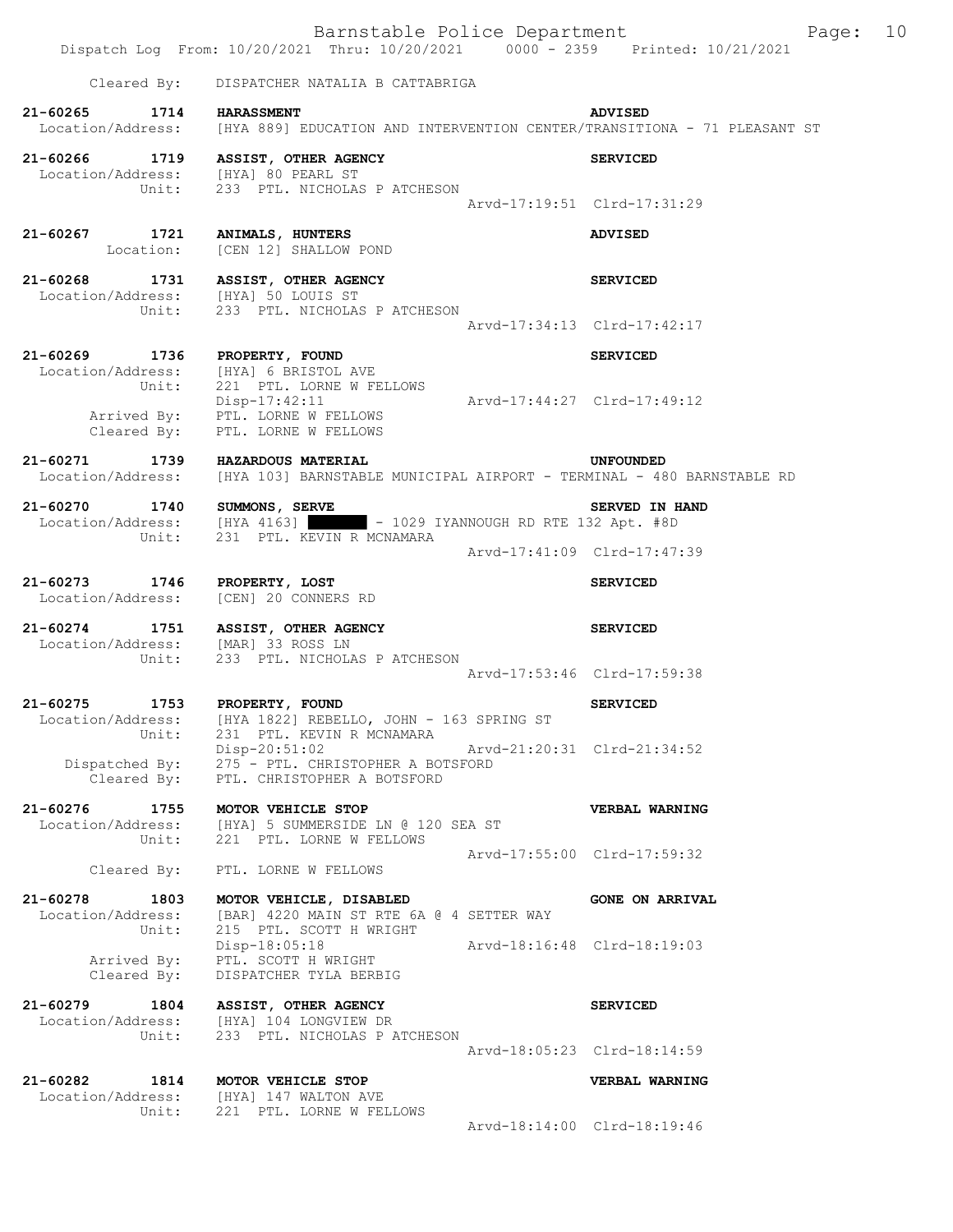| Cleared By:                                    | PTL. LORNE W FELLOWS                                                                                   |                             |
|------------------------------------------------|--------------------------------------------------------------------------------------------------------|-----------------------------|
| 21-60283<br>1817<br>Location:                  | WARRANT, ATTEMPT<br>[OOT] BOSTON                                                                       | <b>ARREST MADE</b>          |
| Unit:                                          | 225 DET. STEVEN BARRETTE<br>Disp-18:19:33<br>SGT. JOSEPH G GREEN                                       | Arvd-18:19:35 Clrd-20:17:04 |
| Cleared By:<br>Refer To Arrest:                | PTL. CHRISTOPHER A BOTSFORD<br>$21 - 1743 - AR$                                                        |                             |
| Age:                                           | Arrest: DUNKLEY, DAMION DOYEN<br>Address: 124 WHITFIELD ST<br>BOSTON, MA<br>31                         |                             |
| Charges:                                       | WARRANT, STRAIGHT - DOCKET #2172CR00099                                                                |                             |
| 21-60284<br>1818<br>Location/Address:<br>Unit: | ASSIST, WELL BEING<br>[HYA] 445 SOUTH ST Apt. #6<br>237 PTL. DENISE A BALDNER                          | <b>SERVICED</b>             |
| Arrived By:<br>Cleared By:                     | $Disp-18:27:21$<br>PTL. DENISE A BALDNER<br>PTL. DENISE A BALDNER                                      | Arvd-18:32:10 Clrd-18:37:35 |
|                                                |                                                                                                        |                             |
| 21-60287<br>1831<br>Location/Address:<br>Unit: | SUSPICIOUS, MOTOR VEHICLE<br>[HYA] WAGON LN<br>231 PTL. KEVIN R MCNAMARA                               | <b>GONE ON ARRIVAL</b>      |
| Unit:                                          | Disp-18:36:35<br>221 PTL. LORNE W FELLOWS                                                              | Clrd-18:36:49               |
| Arrived By:                                    | Disp-18:37:00<br>PTL. LORNE W FELLOWS                                                                  | Arvd-18:41:54 Clrd-18:44:34 |
| Unit:                                          | 251 PTL. NOLAN R O'MELIA<br>Disp-18:41:26                                                              | $Clrd-18:44:29$             |
| Unit:                                          | 233 PTL. NICHOLAS P ATCHESON<br>Disp-18:41:39 Enrt-18:41:40                                            | $Clrd-18:44:32$             |
| Dispatched By:<br>Enroute By:                  | 307 - PTL. NICHOLAS P ATCHESON<br>PTL. NICHOLAS P ATCHESON                                             |                             |
| 21-60289<br>1846                               | TRAFFIC, COMPLAINT                                                                                     | <b>SERVICED</b>             |
| Location/Address:<br>Unit:                     | [MAR] 945 RTE 149 @ 14 LAKESIDE DR<br>233 PTL. NICHOLAS P ATCHESON<br>Disp-20:53:51                    | Clrd-21:06:00               |
| Cleared By:<br>Unit:                           | DISPATCHER RAVEN D BOXOLD<br>233 PTL. NICHOLAS P ATCHESON                                              |                             |
| Dispatched By:                                 | Disp-21:10:05<br>307 - PTL. NICHOLAS P ATCHESON                                                        | Arvd-21:11:37 Clrd-21:13:42 |
| Arrived By:<br>Cleared By:                     | PTL. NICHOLAS P ATCHESON<br>PTL. NICHOLAS P ATCHESON                                                   |                             |
| 21-60290<br>1847                               | DISTURBANCE, GUN SHOTS                                                                                 | <b>SERVICED</b>             |
| Location/Address:<br>Unit:                     | [HYA] 11 OLD TOWN RD<br>251 PTL. NOLAN R O'MELIA                                                       |                             |
| Arrived By:                                    | Disp-18:49:14<br>PTL. NOLAN R O'MELIA                                                                  | Arvd-18:55:47 Clrd-18:58:09 |
| Cleared By:                                    | PTL. NOLAN R O'MELIA                                                                                   |                             |
| 21-60293<br>1901                               | ASSAULT, A&B DANG/WEAP                                                                                 | REPORT TAKEN                |
| Location/Address:<br>Unit:                     | [HYA 362] DOROTHY BEARSE APARTMENTS - 118 HIGH SCHOOL RD<br>237 PTL. DENISE A BALDNER<br>Disp-19:03:22 | Arvd-19:04:45 Clrd-19:58:53 |
| Dispatched By:                                 | 882 - DISPATCHER RAVEN D BOXOLD                                                                        |                             |
| Arrived By:<br>Cleared By:<br>Unit:            | PTL. DENISE A BALDNER<br>PTL. DENISE A BALDNER<br>251 PTL. NOLAN R O'MELIA                             |                             |
| Dispatched By:<br>Cleared By:                  | Disp-19:03:29<br>882 - DISPATCHER RAVEN D BOXOLD<br>DISPATCHER RAVEN D BOXOLD                          | $Clrd-19:04:02$             |
| Unit:                                          | 233 PTL. NICHOLAS P ATCHESON<br>Disp-19:03:38                                                          | Arvd-19:05:17 Clrd-19:48:26 |
| Dispatched By:<br>Arrived By:<br>Cleared By:   | 882 - DISPATCHER RAVEN D BOXOLD<br>DISPATCHER RAVEN D BOXOLD<br>PTL. NICHOLAS P ATCHESON               |                             |
| Unit:                                          | 221 PTL. LORNE W FELLOWS<br>Disp-19:03:58                                                              | Arvd-19:04:58 Clrd-19:47:29 |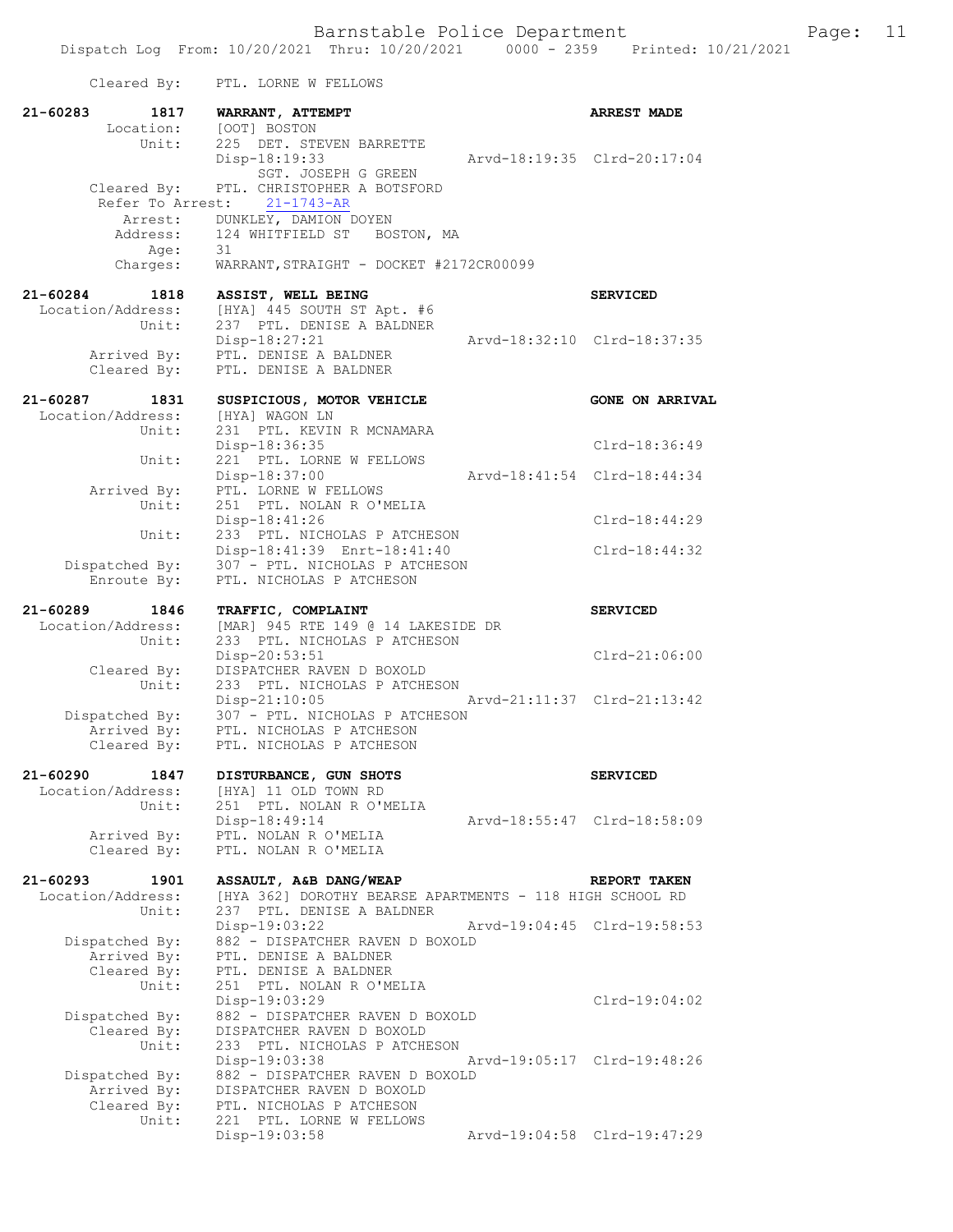|                                                    | Barnstable Police Department<br>Dispatch Log From: 10/20/2021 Thru: 10/20/2021 0000 - 2359 Printed: 10/21/2021 |                             | Page: | 12 |
|----------------------------------------------------|----------------------------------------------------------------------------------------------------------------|-----------------------------|-------|----|
|                                                    |                                                                                                                |                             |       |    |
| Dispatched By:                                     | 882 - DISPATCHER RAVEN D BOXOLD                                                                                |                             |       |    |
| Arrived By:                                        | DISPATCHER RAVEN D BOXOLD                                                                                      |                             |       |    |
| Cleared $\vec{By}$ :                               | PTL. LORNE W FELLOWS                                                                                           |                             |       |    |
| Unit:                                              | 210 SGT. THOMAS J BIRD                                                                                         |                             |       |    |
|                                                    | Disp-19:11:06 Enrt-19:11:06 Arvd-19:11:10 Clrd-19:15:27                                                        |                             |       |    |
| Dispatched By:                                     | 188 - SGT. THOMAS J BIRD                                                                                       |                             |       |    |
| Enroute By:                                        | SGT. THOMAS J BIRD                                                                                             |                             |       |    |
| Arrived By:                                        | SGT. THOMAS J BIRD                                                                                             |                             |       |    |
| Cleared By:                                        | SGT. THOMAS J BIRD                                                                                             |                             |       |    |
|                                                    |                                                                                                                |                             |       |    |
|                                                    |                                                                                                                |                             |       |    |
|                                                    |                                                                                                                |                             |       |    |
|                                                    |                                                                                                                |                             |       |    |
|                                                    |                                                                                                                |                             |       |    |
| 21-60294<br>1906                                   |                                                                                                                |                             |       |    |
| Location/Address:                                  | <b>ASSAULT</b><br>[HYA 21] BEST BUY - 793 IYANNOUGH RD RTE 132                                                 | <b>SERVICED</b>             |       |    |
| Unit:                                              | 251 PTL. NOLAN R O'MELIA                                                                                       |                             |       |    |
|                                                    | Disp-19:06:42                                                                                                  | Arvd-19:09:27 Clrd-19:38:08 |       |    |
| Arrived By:                                        | PTL. NOLAN R O'MELIA                                                                                           |                             |       |    |
| Cleared By:                                        | PTL. NOLAN R O'MELIA                                                                                           |                             |       |    |
| Unit:                                              | 231 PTL. KEVIN R MCNAMARA                                                                                      |                             |       |    |
|                                                    | Disp-19:24:12 Enrt-19:24:12 Arvd-19:25:52 Clrd-19:34:15                                                        |                             |       |    |
| Dispatched By:                                     | 333 - PTL. KEVIN R MCNAMARA                                                                                    |                             |       |    |
| Enroute By:                                        | PTL. KEVIN R MCNAMARA                                                                                          |                             |       |    |
| Arrived By:                                        | PTL. KEVIN R MCNAMARA                                                                                          |                             |       |    |
| Cleared By:                                        | PTL. KEVIN R MCNAMARA                                                                                          |                             |       |    |
| 21-60295<br>1910                                   | <b>HARASSMENT</b>                                                                                              | ADVISED                     |       |    |
| Location/Address:                                  | [CEN] 231 MONOMOY CIR                                                                                          |                             |       |    |
|                                                    |                                                                                                                |                             |       |    |
| 21-60296<br>1922                                   | SUSPICIOUS, ACTIVITY                                                                                           | REPORT TAKEN                |       |    |
| Location/Address:                                  | [BAR] 1525 HYANNIS RD                                                                                          |                             |       |    |
| Unit:                                              | 215 PTL. OWEN J MURRAY                                                                                         |                             |       |    |
| Arrived By:                                        | Disp-19:32:51<br>PTL. OWEN J MURRAY                                                                            | Arvd-19:50:39 Clrd-20:17:49 |       |    |
| Cleared By:                                        | PTL. OWEN J MURRAY                                                                                             |                             |       |    |
| Refer To Incident:                                 | $21 - 2096 - OF$                                                                                               |                             |       |    |
|                                                    |                                                                                                                |                             |       |    |
| 21-60297<br>2004                                   | MOTOR VEHICLE STOP                                                                                             | <b>ADVISED</b>              |       |    |
| Location/Address:                                  | [HYA 144] KMART - 768 IYANNOUGH RD RTE 132                                                                     |                             |       |    |
| Unit:                                              | 237 PTL. DENISE A BALDNER                                                                                      |                             |       |    |
|                                                    |                                                                                                                | Arvd-20:04:00 Clrd-20:07:59 |       |    |
|                                                    | Cleared By: PTL. DENISE A BALDNER                                                                              |                             |       |    |
|                                                    |                                                                                                                |                             |       |    |
| 21-60298 2007 PROPERTY, FOUND<br>Location/Address: |                                                                                                                | <b>SERVICED</b>             |       |    |
|                                                    | [HYA 2875] HYANNIS YOUTH & COMMUNITY CENTER - 141 BASSETT LN                                                   |                             |       |    |
| 21-60300 2106 MOTOR VEHICLE STOP                   |                                                                                                                | VERBAL WARNING              |       |    |
|                                                    | Location/Address: [MAR] 785 OSTERVILLE W BARNSTABLE RD @ 6 MOUNTAIN ASH RD                                     |                             |       |    |
| Unit:                                              | 233 PTL. NICHOLAS P ATCHESON                                                                                   |                             |       |    |
|                                                    |                                                                                                                | Arvd-21:06:00 Clrd-21:10:02 |       |    |
|                                                    | Cleared By: PTL. NICHOLAS P ATCHESON                                                                           |                             |       |    |
|                                                    | 21-60301 2112 SUSPICIOUS, MOTOR VEHICLE                                                                        | <b>GONE ON ARRIVAL</b>      |       |    |
| Location/Address:                                  | [HYA 1956] SEA MEADOW VILLAGE CONDOS - 720 PITCHER'S WAY                                                       |                             |       |    |
| Unit:                                              | 221 PTL. LORNE W FELLOWS                                                                                       |                             |       |    |
|                                                    | $Disp-21:13:34$                                                                                                | $Clrd-21:14:35$             |       |    |
| Unit:                                              | 251 PTL. NOLAN R O'MELIA                                                                                       |                             |       |    |
|                                                    | Disp-21:13:39                                                                                                  | $Clrd-21:14:35$             |       |    |
|                                                    |                                                                                                                |                             |       |    |
| 21-60302 2119                                      | TRAFFIC, COMPLAINT                                                                                             | <b>SERVICED</b>             |       |    |
| Location/Address:                                  | [HYA] MAIN ST                                                                                                  |                             |       |    |
| Unit:                                              | 221 PTL. LORNE W FELLOWS                                                                                       |                             |       |    |
|                                                    | Disp-21:22:12 Arvd-21:26:56 Clrd-21:35:38                                                                      |                             |       |    |
|                                                    | Arrived By: PTL. LORNE W FELLOWS                                                                               |                             |       |    |
| Cleared By:                                        | DISPATCHER NATALIA B CATTABRIGA                                                                                |                             |       |    |
| 21-60303<br>2121                                   | TRAFFIC, COMPLAINT                                                                                             | <b>GONE ON ARRIVAL</b>      |       |    |
|                                                    | Location/Address: [BAR] 1470 IYANNOUGH RD RTE 132 @ 950 OLD STRAWBERRY HILL RD                                 |                             |       |    |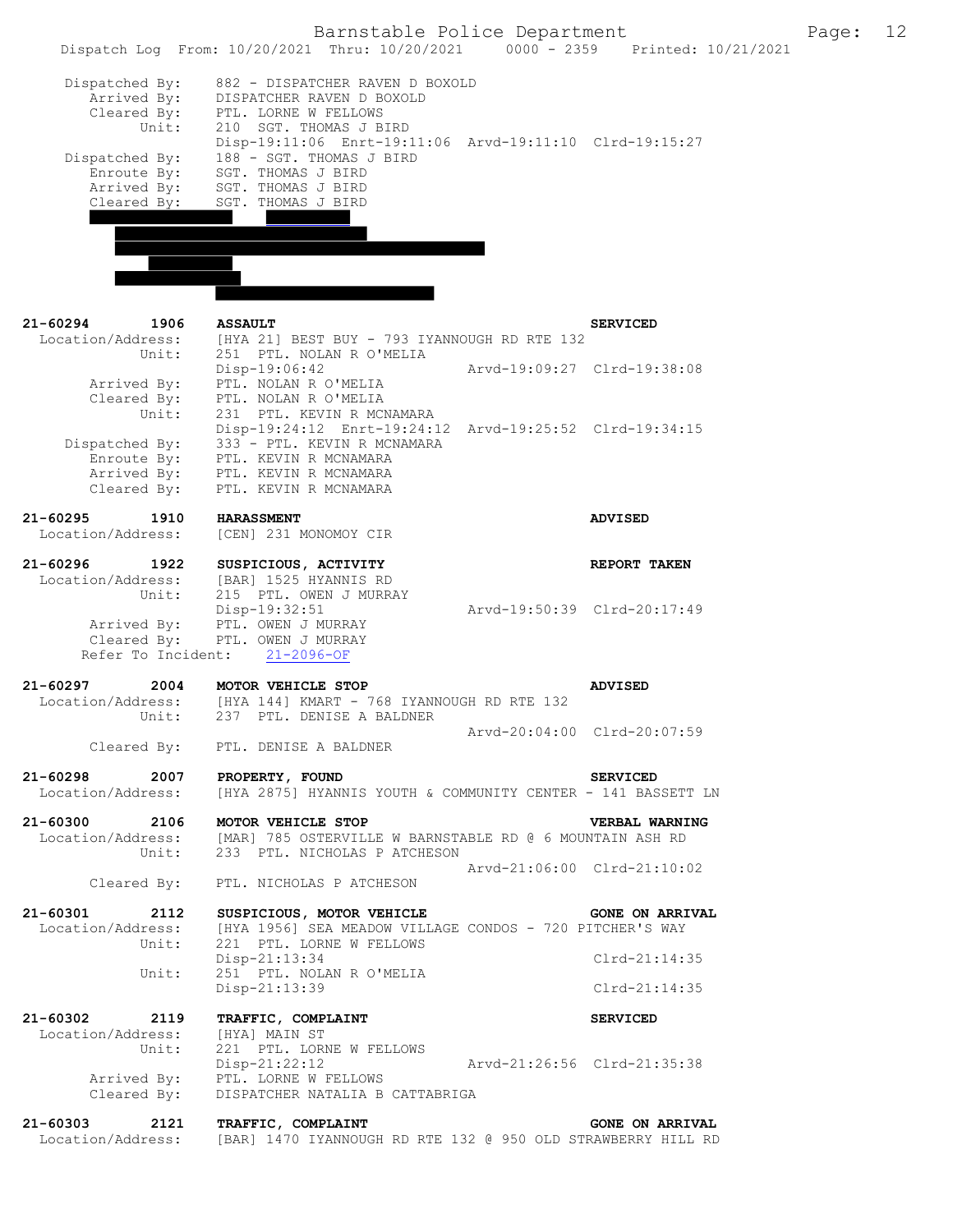|                                              | Dispatch Log From: 10/20/2021 Thru: 10/20/2021 0000 - 2359                                                                               |                             | Printed: 10/21/2021         |
|----------------------------------------------|------------------------------------------------------------------------------------------------------------------------------------------|-----------------------------|-----------------------------|
| Unit:                                        | 215 PTL. OWEN J MURRAY<br>$Disp-21:22:35$                                                                                                |                             | Arvd-21:30:25 Clrd-21:39:44 |
| Arrived By:<br>Cleared By:                   | PTL. OWEN J MURRAY<br>DISPATCHER TYLA BERBIG                                                                                             |                             |                             |
| 21-60305<br>2142<br>Location/Address:        | SUSPICIOUS, PERSON<br>[HYA] 425 BEARSE'S WAY @ 6 FRANKLIN AVE                                                                            |                             | <b>ARREST MADE</b>          |
| Unit:                                        | 251 PTL. NOLAN R O'MELIA                                                                                                                 |                             | Arvd-21:42:00 Clrd-22:35:15 |
| Unit:                                        | Cleared By: PTL. NOLAN R O'MELIA<br>215 PTL. OWEN J MURRAY<br>$Disp-21:46:09$                                                            |                             | Arvd-21:46:11 Clrd-22:24:17 |
| Cleared By:<br>Refer To Arrest:<br>Arrest:   | PTL. OWEN J MURRAY<br>$21 - 1745 - AR$<br>TILLMAN, KENNETH C                                                                             |                             |                             |
| Address:<br>Age:                             | 104 ROSEMARY LN CENTERVILLE, MA<br>62                                                                                                    |                             |                             |
| Charges:                                     | WARRANT, STRAIGHT - DOCKET #2125CR001112                                                                                                 |                             |                             |
| $21 - 60307$<br>2206<br>Location/Address:    | SUSPICIOUS, ACTIVITY<br>[MAR 1523] TACCOGNA, JOSEPH & ELIZABETH - 8 WINDING COVE RD                                                      |                             | <b>ADVISED</b>              |
| $21 - 60306$<br>2210<br>Location/Address:    | ASSIST, WELL BEING<br>[MAR] 15 ROUND POND RD                                                                                             |                             | <b>SERVICED</b>             |
| Unit:                                        | 233 PTL. NICHOLAS P ATCHESON<br>Disp-22:13:28<br>Arrived By: PTL. NICHOLAS P ATCHESON                                                    | Arvd-22:18:07 Clrd-22:30:44 |                             |
| Cleared By:                                  | PTL. NICHOLAS P ATCHESON                                                                                                                 |                             |                             |
| $21 - 60310$<br>2225<br>Location/Address:    | <b>DISTURBANCE</b><br>[BAR 833] VILLAGE GREEN APARTMENTS - 767 INDEPENDENCE DR Apt. #D210                                                |                             | REPORT TAKEN                |
| Unit:                                        | 215 PTL. OWEN J MURRAY<br>Disp-22:28:28                                                                                                  |                             | Arvd-22:30:40 Clrd-23:01:57 |
| Arrived By:<br>Cleared By:<br>Unit:          | DISPATCHER TYLA BERBIG<br>DISPATCHER RAVEN D BOXOLD<br>221 PTL. LORNE W FELLOWS                                                          |                             |                             |
|                                              | Disp-22:28:33<br>Arrived By: DISPATCHER TYLA BERBIG<br>Cleared By: DISPATCHER RAVEN D BOXOLD                                             |                             | Arvd-22:30:42 Clrd-23:02:22 |
| Unit:                                        | 231 PTL. KEVIN R MCNAMARA                                                                                                                |                             | Arvd-22:29:48 Clrd-22:29:52 |
| Cleared By:<br>Unit:                         | Dispatched By: 333 - PTL. KEVIN R MCNAMARA<br>Arrived By: PTL. KEVIN R MCNAMARA<br>PTL. KEVIN R MCNAMARA<br>231 PTL. KEVIN R MCNAMARA    |                             |                             |
| Dispatched By:<br>Enroute By:<br>Arrived By: | Disp-22:30:04 Enrt-22:30:05 Arvd-22:33:58 Clrd-22:48:50<br>333 - PTL. KEVIN R MCNAMARA<br>PTL. KEVIN R MCNAMARA<br>PTL. KEVIN R MCNAMARA |                             |                             |
| Refer To Incident:                           | Cleared By: PTL. KEVIN R MCNAMARA<br>$21 - 2097 - OF$                                                                                    |                             |                             |
| 21-60311<br>2258<br>Location/Address:        | MOTOR VEHICLE STOP<br>[CEN] 166 WEOUAQUET LN @ 650 PHINNEY'S LN                                                                          |                             | VERBAL WARNING              |
| Unit:<br>Cleared By:                         | 231 PTL. KEVIN R MCNAMARA<br>PTL. KEVIN R MCNAMARA                                                                                       |                             | Arvd-22:58:00 Clrd-23:03:34 |
| $21 - 60312$<br>2328                         | MOTOR VEHICLE STOP                                                                                                                       |                             | <b>ADVISED</b>              |
| Location/Address:<br>Unit:                   | [BAR] 1330 PHINNEY'S LN @ 420 ATTUCKS LN<br>232 PTL. DANIEL D RUTH                                                                       |                             |                             |
| Unit:                                        | 251 PTL. NOLAN R O'MELIA                                                                                                                 |                             | Arvd-23:28:00 Clrd-23:36:52 |
| Dispatched By:<br>Arrived By:<br>Cleared By: | 292 - PTL. NOLAN R O'MELIA<br>PTL. NOLAN R O'MELIA<br>PTL. NOLAN R O'MELIA                                                               |                             | Arvd-23:32:24 Clrd-23:34:25 |
| $21 - 60313$<br>2352                         | DISTURBANCE, INTOX PERSON                                                                                                                |                             | <b>ARREST MADE</b>          |
| Location/Address:<br>Unit:                   | [HYA]<br>227 PTL. ANDREW A LONGMORE                                                                                                      |                             |                             |